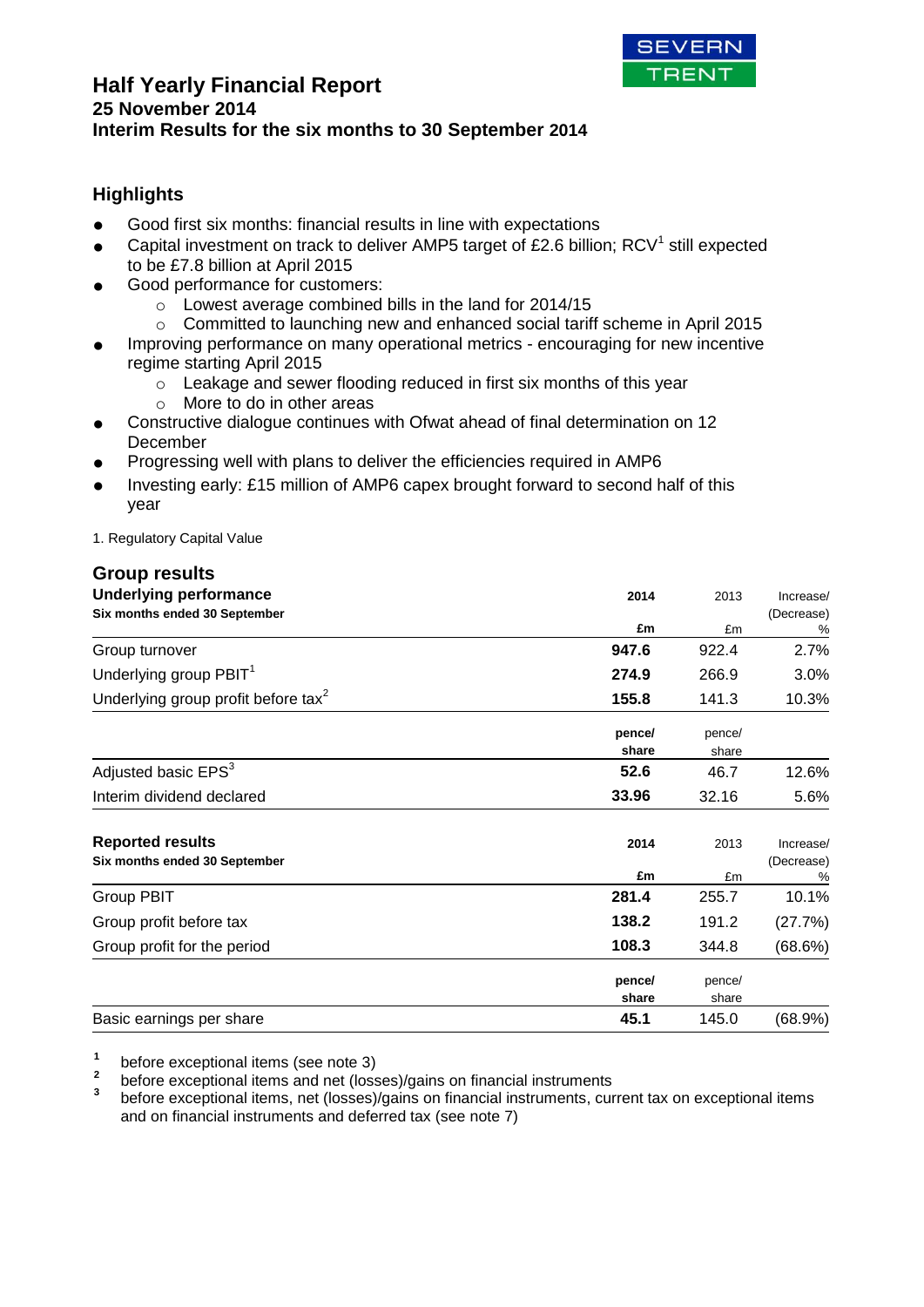# **Liv Garfield, Chief Executive Severn Trent Plc, said:**

"I am pleased to report a good first half performance across the group, with underlying PBIT up 3.0% period on period and improving operational metrics.

Our focus on customers continues; our average combined bill is the lowest in the land and we are confident of maintaining the lowest bills for the next 5 years; we continue to develop our range of social tariffs; and we have delivered further reductions in leakage and sewer flooding.

We have also delivered on our commitments to other stakeholders, with further reductions in pollution incidents and our interim dividend in line with our current policy.

As we draw to the close of the price review, we remain committed to maintaining a constructive dialogue with Ofwat. We have submitted our representations on the draft determination and believe we have addressed all its evidence requests.

Looking forward to AMP6, we are progressing with the organisational changes required to deliver our plan and we will bring forward additional capital investment to ensure we are in the best place possible to start the new regulatory period. The enthusiasm and passion I am witnessing in our people gives me every confidence that we will hit the ground running on 1st April next year."

## **Enquiries:**

| Liv Garfield<br><b>Chief Executive</b>           | Severn Trent Plc              | 0207 353 4200 (on the day)<br>02477 715000 |
|--------------------------------------------------|-------------------------------|--------------------------------------------|
| Mike McKeon<br><b>Finance Director</b>           | Severn Trent Plc              | 0207 353 4200 (on the day)<br>02477 715000 |
| John Crosse<br><b>Head of Investor Relations</b> | Severn Trent Plc              | 0207 353 4200 (on the day)<br>02477 715000 |
| Rob Salmon<br><b>Head of Communications</b>      | Severn Trent Plc              | 0207 353 4200 (on the day)<br>02477 715000 |
| Katharine Wynne/Martha Walsh                     | <b>Tulchan Communications</b> | 0207 353 4200                              |

### **Interim Results Presentation and Webcast**

There will be a webcast of these results at 09:30 GMT today, Tuesday 25 November 2014, on the Severn Trent website [\(www.severntrent.com\)](http://www.severntrent.com/). The webcast will also be recorded and will remain on the website for subsequent viewing.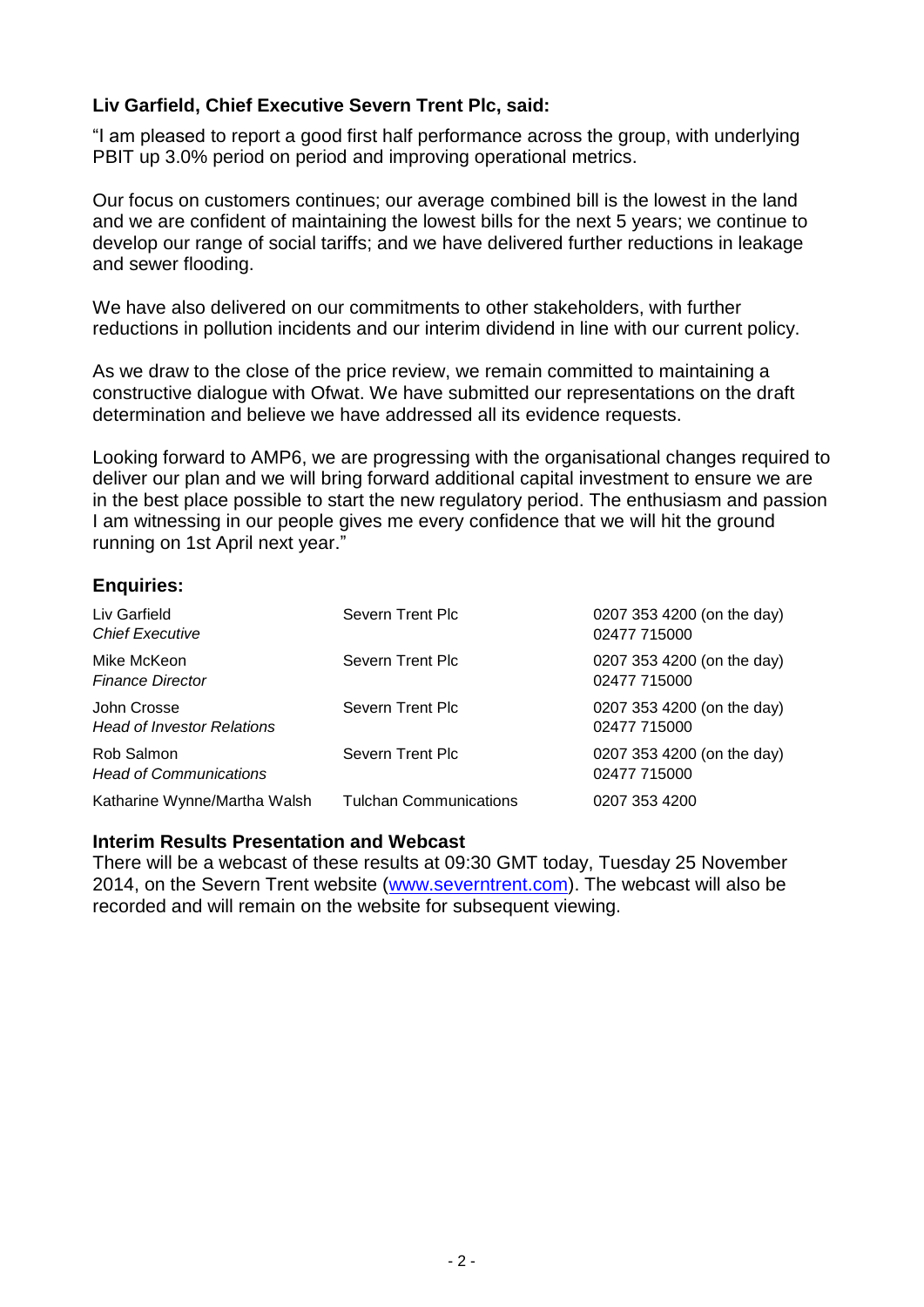# **Chief Executive's review**

Severn Trent Water delivered a good financial performance in the period, with growth in underlying PBIT of 2.1% period on period.

We invested a further £247.9 million to deliver operational improvements for customers, in line with our plans to complete our AMP5 total investment programme of £2.6 billion. Key operational improvements since March include further reductions in leakage, where we are on target to fix 50% of all leaks within 24 hours by the end of this financial year, pollution incidents and internal sewer flooding. Our focus on the customer has also delivered a 20% reduction in complaints, and we have created 100 additional front line roles to drive further service improvements. We have also made the decision to bring forward £15 million of AMP6 capital investment into the second half of this year to further improve the resilience of clean water supplies and water quality and reduce sewer blockages and flooding.

Looking forward to AMP6, our existing KPI culture creates new opportunities under the new incentive mechanisms. We have aligned our outcome delivery incentives (ODIs) and the associated penalties and rewards with the priorities of our customers. Our performance on a number of measures which will become ODIs next year, such as sewer flooding and leakage, is encouraging although we need to continue to improve our performance in other areas.

We are acutely aware that many of our customers are facing difficult times and we have kept our bill increases at or below inflation for 5 years running, as well as working hard to help customers who are struggling through our range of social tariffs. We are committed to introducing a new and enhanced social tariff scheme which will give discounts of up to 90% on the average bill to qualifying customers and be administered by the Citizens Advice Bureau. Furthermore, we are working with our peers and stakeholders on a new industry wide standard. We will also extend the "no risk" period for customers switching to a meter to 24 months from 12 months as of April 2015.

In real terms, our average bills are lower now than they were at the beginning of AMP5 and over the same period we will have invested £2.6 billion in our networks to improve our service. Our customers continue to benefit from the lowest average combined bills in the land and we are confident of having the lowest bills for the next 5 years.

In our non–regulated business, PBIT in the period was £6.4 million, compared to £1.6 million in the same period last year. Operating Services continued to grow, particularly in the US, while in Products our performance improved as a result of actions taken to improve the cost base and the anticipated growth in key product lines.

In line with our current dividend policy of RPI+3%, the Board has announced an interim dividend of 33.96 pence and the dividend for the full year is expected to be 84.90 pence.

On 29 August, we received our draft determination from Ofwat. We welcome Ofwat's recognition that the revisions made to our plan had many strengths and in many areas the draft determination was in line with our revised business plan. We are also proud that our plan achieved such a high approval rating from our customers – 88%. Ofwat accepted our totex plans and almost two thirds of our proposed ODIs. On the important Birmingham resilience scheme the draft determination outlined two scenarios: one which included and one which excluded elements of this scheme.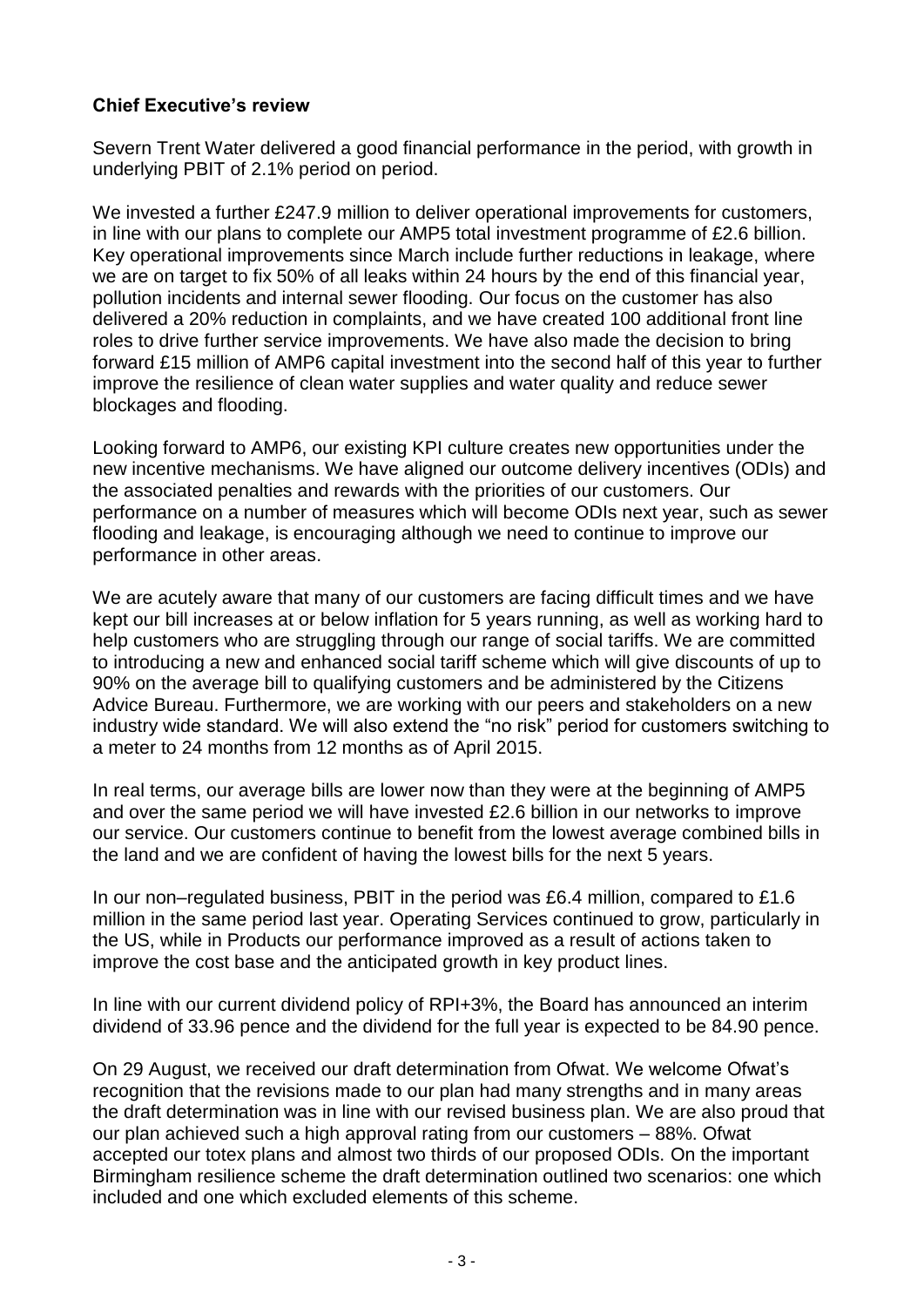However, there were also areas where we were disappointed with the outcome of the draft determination. Our approach to representations was outlined in a letter to Ofwat on 19 September, in which we stated that we would only focus on a small number of material issues to help ensure an effective process that gave the best chance of delivering the best possible outcomes for our customers. In line with that framework we submitted our representations on 3 October focusing on areas such as: Birmingham Resilience and associated community risk schemes; the Ofwat proposed ODI related to the Elan Valley Aqueduct; and WACC and financing.

We are continuing our constructive engagement and believe we have satisfied all the information requests from Ofwat. Our representations summary document is available at:

www.ofwat.gov.uk/pricereview/pr14/res\_stk201410pr14svtddrep.pdf

We continue to expect a final determination on 12 December, after which we have a maximum of two months to refer, or not, the final determination to the CMA (Competition and Markets Authority). In the light of that we will be able in early 2015 to communicate our future dividend policy.

In the first six months we have already made good early progress in my key focus areas. The previously announced changes to Director and Executive Committee responsibilities, including the appointments of Sarah Bentley, our new Chief Customer Officer, and Helen Miles, our new Group Commercial Director, build on strong foundations and will enable the business to become more operationally effective, more competitive in non-regulated retail markets and more customer focused. We have rolled out a new performance assessment framework to all our people and made progress in improving efficiency and moving more of our processes online. We have also delivered operational improvements which will benefit our customers.

In the second half I look forward to finalising a plan for the next 5 years that strikes the right balance between customers' bills, the services they receive and returns to investors, and working with my colleagues to ensure the business is ready to deliver from the start of AMP6. This reorganisation is under way, with a planned reduction of 500 roles, in order to deliver the efficiencies in the plan.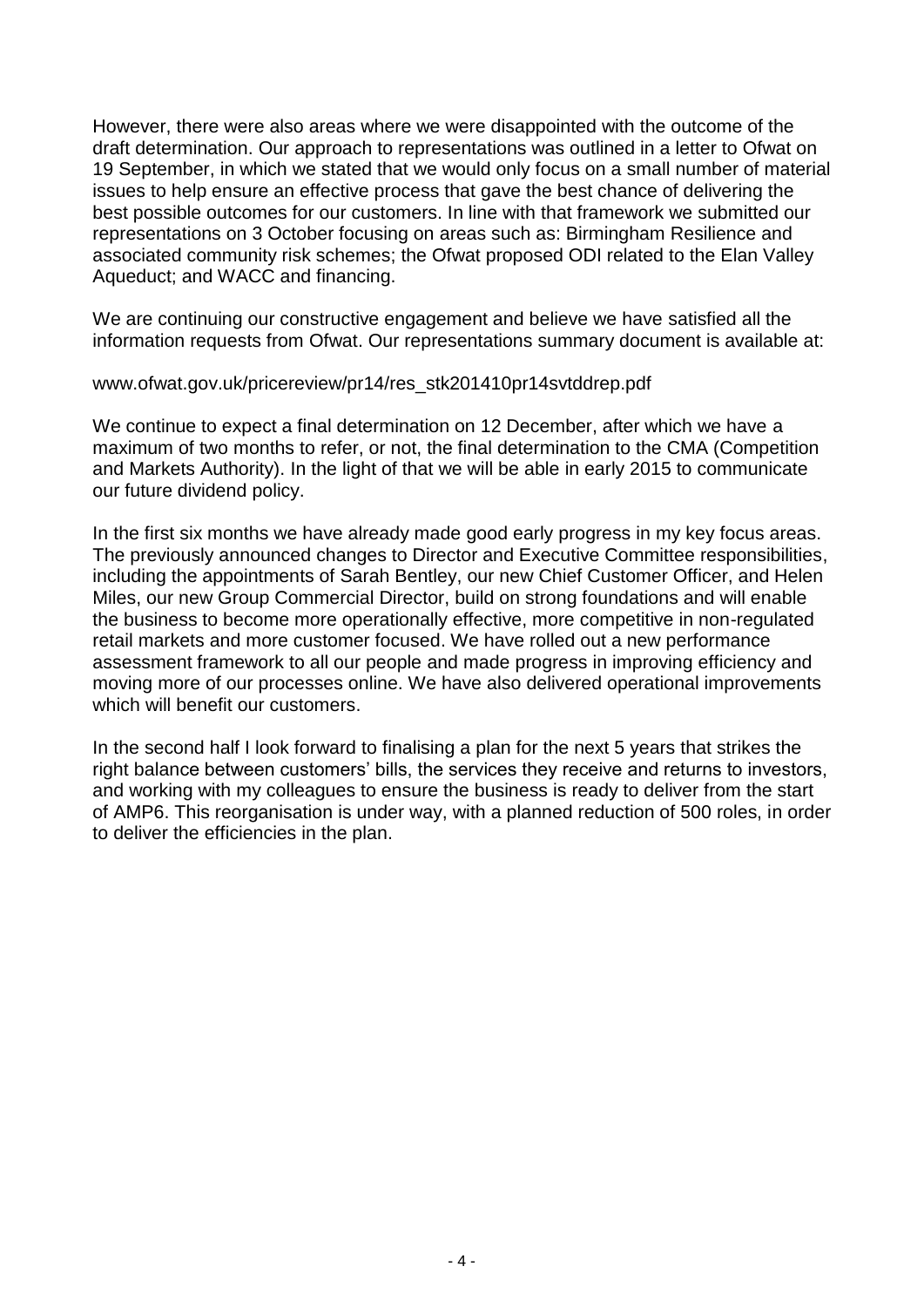# **Interim Management Report**

# **Operating Review**

# **Regulated - Severn Trent Water**

Severn Trent Water has made a good start to the 2014/15 financial year. Bills have increased by less than inflation and Severn Trent Water's customers continue to benefit from the lowest average combined water and sewerage bills in the land.

We have continued to manage our bad debt effectively, maintaining our bad debt charge at 2.2% of turnover (UK GAAP), one of the lowest levels in the industry. We support this performance by helping customers with an existing wide range of social tariff options. As previously mentioned, from April 2015 we'll be introducing a new and enhanced social tariff scheme, as promised in our business plan.

We are nearing the end of our £2.6 billion capital programme for AMP5, with capital expenditure in the period of £247.9 million (UK GAAP, net of grants and contributions), compared to £269.1 million in the prior period. This includes further expenditure from our additional £150 million investment programme announced in May 2012, of which £142 million has now been spent. We remain on track to reach a Regulatory Capital Value (RCV) of £7.8 billion at April 2015, including the additional £15 million of capex we have brought forward from AMP6.

Turning to key performance indicators, since the end of March 2014 we have seen a stable or improved performance in 13 of the 14 Ofwat KPIs. We have made good progress on a number of these, including internal sewer flooding which fell by 20% and pollution incidents down 4%. On SIM, we have halved our response time which will lead to future improvement in our score. We also continue to focus on the metrics which impacted our serviceability assessments we reported in May. Our sewer blockages performance has improved 9% as a result of significant investigative work to cleanse and survey sewers in problem areas. On interruptions greater than 12 hours, a single major incident impacted negatively on this metric, although underlying performance has improved. At our water treatment works we have a programme to improve performance which will take time to implement fully, although we have seen initial progress. We will continue to focus on improving our performance in these areas, but still have more to do.

Our benchmark performance on Ofwat's KPIs for the full year 2013/14 fell slightly year on year, with 7 in the upper quartile (prior year 8), 4 where our performance was median (prior year 4) and 3 in the lower quartile (prior year 2). Whilst we have improved in some areas (e.g. water supply interruptions, internal sewer flooding), our previously reported marginal serviceability assessments for 2013/14 have negatively impacted our overall benchmark performance.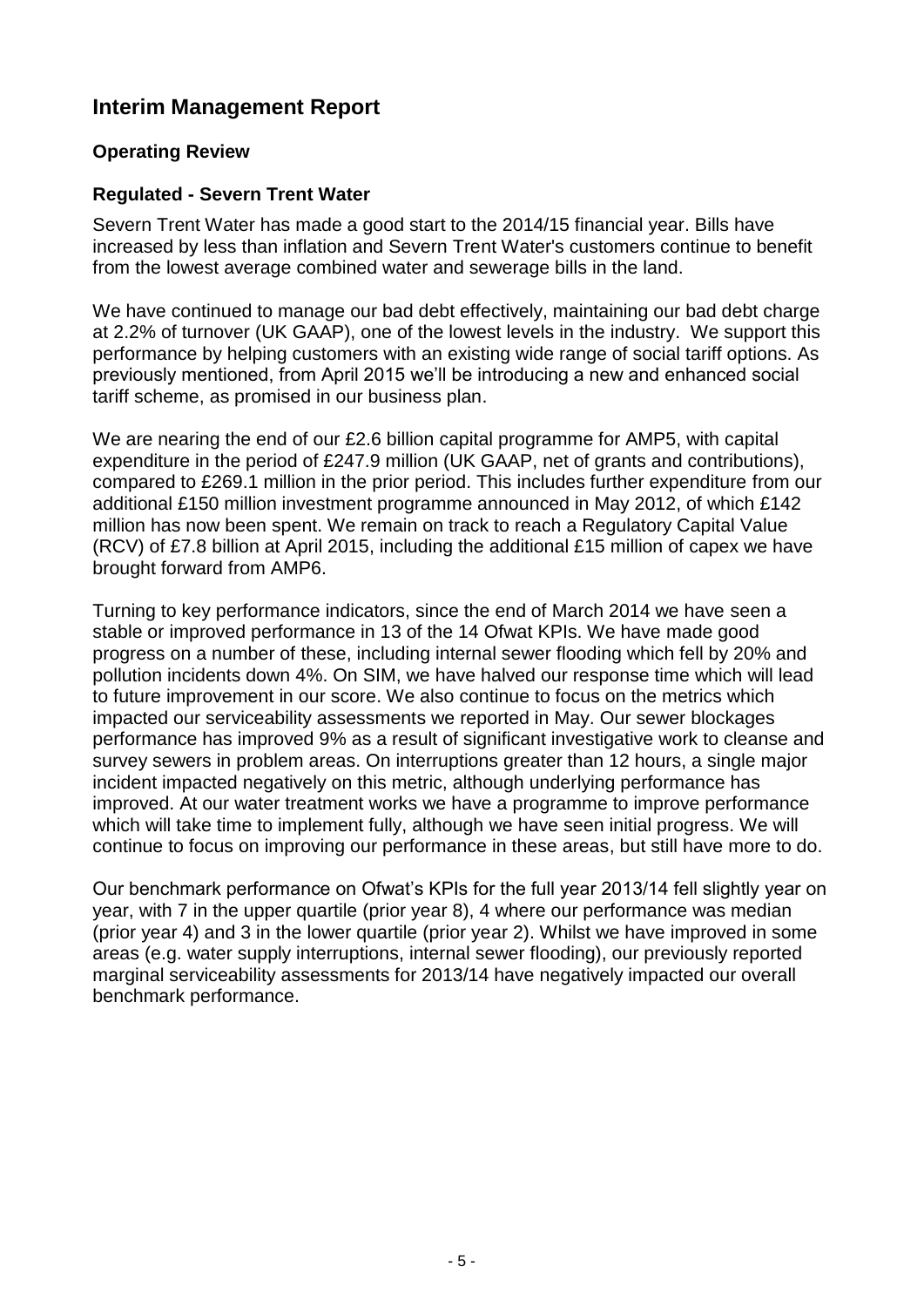# **Non-regulated - Severn Trent Services**

Both revenues and underlying PBIT were higher period on period.

Operating Services continued to grow on the back of new contract wins, particularly in the US in the Northeast and Pacific regions.

In Operating Services UK we continue to be active in the business retail market in Scotland, taking a disciplined approach to opportunities, and won 10 new contracts in the period in the healthcare, retail and leisure sectors.

In Products both the restructuring and performance improvement programmes remain on track, with actions taken earlier in the year to reduce the cost base and promote growth reflected in improved revenue and PBIT in the period. The first phase of our restructuring is complete, reducing our overall cost base and setting up manufacturing in China where it will be closer to future demand for some key products. We are now looking at reducing the design and supply chain costs of our products and improving our order conversion rate.

## **Financial Review**

### **Group Financial Performance**

In this Interim Results Announcement PBIT is profit before interest and tax; underlying PBIT is PBIT excluding exceptional items as set out in note 3.

Group turnover was £947.6 million (£922.4 million), an increase of 2.7% over the same period last year. Underlying group PBIT was 3.0% higher than last period. The primary factors affecting turnover and underlying PBIT are described in the commentary below.

There was a net exceptional credit of £6.5 million (charge of £11.2 million). Group PBIT increased 10.1% to £281.4 million (£255.7 million).

### **Regulated - Severn Trent Water**

Turnover rose by 2.4% to £793.0 million. Prices increased from 1 April 2014 by 1.5%, less than inflation, which gave rise to an increase in turnover of £11.5 million. Consumption from metered customers was slightly higher than the same period last year due to the dry summer, which increased turnover by £0.2 million. Growth, net of the impact of meter optants, increased turnover by £0.8 million, with other increases, largely tariff mix effects, amounting to £5.9 million.

Underlying PBIT increased by 2.1% to £275.1 million.

Operating costs increased by 3.1% to £305.7 million in line with expectations.

Directly managed costs increased by 4.3% period on period, while indirectly managed costs, increased by 0.8%.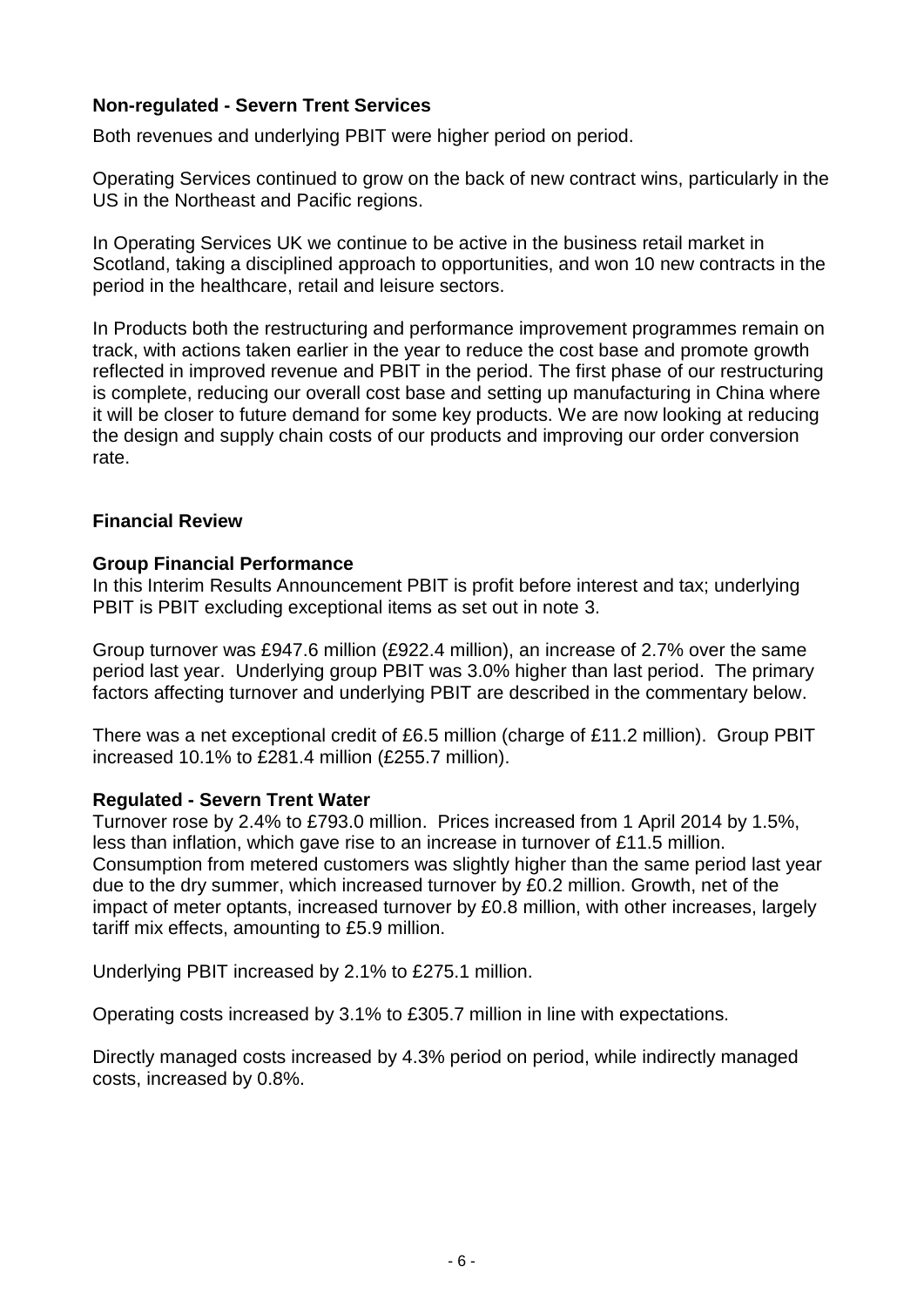| Six months ended 30 September | 2014   | 2013   | Increase/ (decrease) |       |
|-------------------------------|--------|--------|----------------------|-------|
|                               | £m     | £m     | £m                   | %     |
| <b>Directly managed costs</b> |        |        |                      |       |
| Employee costs                | 121.2  | 115.0  | 6.2                  | 5.4   |
| Hired and contracted          | 79.3   | 77.8   | 1.5                  | 1.9   |
| Costs capitalised             | (44.8) | (43.3) | (1.5)                | 3.5   |
| Raw materials and consumables | 22.0   | 20.8   | 1.2                  | 5.8   |
| Other                         | 20.4   | 19.6   | 0.8                  | 4.1   |
|                               | 198.1  | 189.9  | 8.2                  | 4.3   |
| Indirectly managed costs      |        |        |                      |       |
| <b>Bad debts</b>              | 15.7   | 16.1   | (0.4)                | (2.5) |
| Power                         | 31.3   | 32.0   | (0.7)                | (2.2) |
| Quasi taxes                   | 60.6   | 58.6   | 2.0                  | 3.4   |
|                               | 107.6  | 106.7  | 0.9                  | 0.8   |
| <b>Operating costs</b>        | 305.7  | 296.6  | 9.1                  | 3.1   |

Employee costs increased due to the annual pay increment (an average of 2.6%), stronger operational performance leading to higher bonus expectations, and the charge relating to the share awards announced on 5 June under the 2011, 2012 and 2013 LTIP. Overall net labour costs, including hired and contracted and after costs capitalised, were 4.1% higher period on period. Raw materials and consumables were £1.2 million higher than the same period in the prior year, due to a higher spend in waste, and other directly managed costs increased by £0.8 million.

Bad debts remained stable during the period. The decrease in power costs was due to increased renewable generation worth £1.6 million which more than offset increased prices on purchased electricity. There were also refunds received relating to overcharges in prior years.

Depreciation was £1.9 million higher period on period due to the impact of an increased asset base and there was an increase in infrastructure renewals expenditure of £1.8 million.

During the period, Severn Trent Water invested £247.9 million (£269.1 million) (UK GAAP, net of contributions) in fixed assets and maintaining and improving its infrastructure network. Included in this total was net infrastructure maintenance expenditure of £64.6 million (£62.8 million), charged to the income statement under IFRS.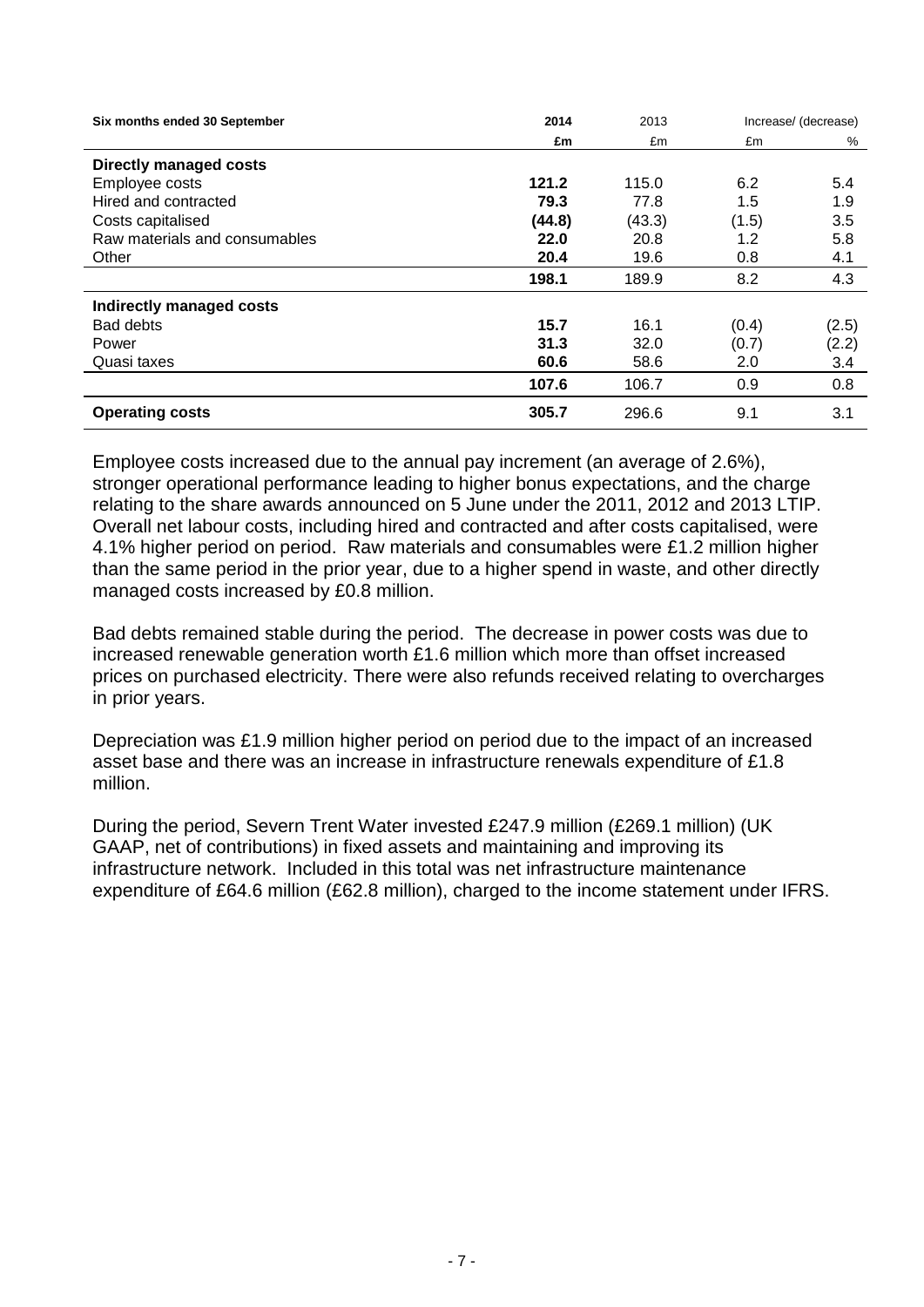# **Non-regulated - Severn Trent Services**

| Six months ended 30 September        | 2014           | 2013  | Increase/<br>(decrease) |
|--------------------------------------|----------------|-------|-------------------------|
|                                      | £m             | £m    | £m                      |
| <b>Turnover</b>                      |                |       |                         |
| Services as reported                 | 154.9          | 148.0 | 6.9                     |
| Impact of exchange rate fluctuations | $\blacksquare$ | (8.3) | 8.3                     |
| Like for like                        | 154.9          | 139.7 | 15.2                    |
| <b>Underlying PBIT</b>               |                |       |                         |
| Services as reported                 | 6.4            | 1.6   | 4.8                     |
| Impact of exchange rate fluctuations |                | 0.2   | (0.2)                   |
| Like for like                        | 6.4            | 1.8   | 4.6                     |

Reported turnover in Severn Trent Services at £154.9 million in the period was up £6.9 million on the same period last year and reported underlying PBIT increased by £4.8 million to £6.4 million.

The like for like results show the prior year results using current year exchange rates. On this basis, turnover was up £15.2 million and underlying PBIT was up £4.6 million.

Revenues were higher in both parts of the non-regulated business. On a constant currency basis Operating Services was up 7.4% to £104.6 million and Water Purification was up 19.5% to £50.3 million.

There was an exceptional provision release in Operating Services of £6.5 million, further details are set out under exceptional items below.

## **Corporate and Other**

Corporate and Other incurred a net charge before interest, tax and exceptional items of £7.6 million (£5.5 million).Corporate overheads were broadly comparable with the prior period but exchange losses increased by £1.3 million and there was an increase of £0.9 million in losses incurred by Other businesses.

## **Exceptional items before tax**

There was an exceptional credit (see note 3) in the six months to 30 September 2014 of £6.5 million (charge of £11.2 million). This arose from the partial release of a provision against amounts receivable from an associated company in Italy.

### **Net finance costs**

The group's net finance costs were £119.1 million, compared to £125.6 million in the prior period. Lower inflation has led to lower finance costs on index linked debt and finance costs capitalised were higher than the prior period due to a higher level of work in progress, partially offset by a higher charge on higher net borrowings.

The effective interest rate, including index linked debt, for the period to September 2014 was 5.5% (5.8%). The effective cash cost of interest excluding the RPI uplift on index linked debt was 4.8% (5.0%).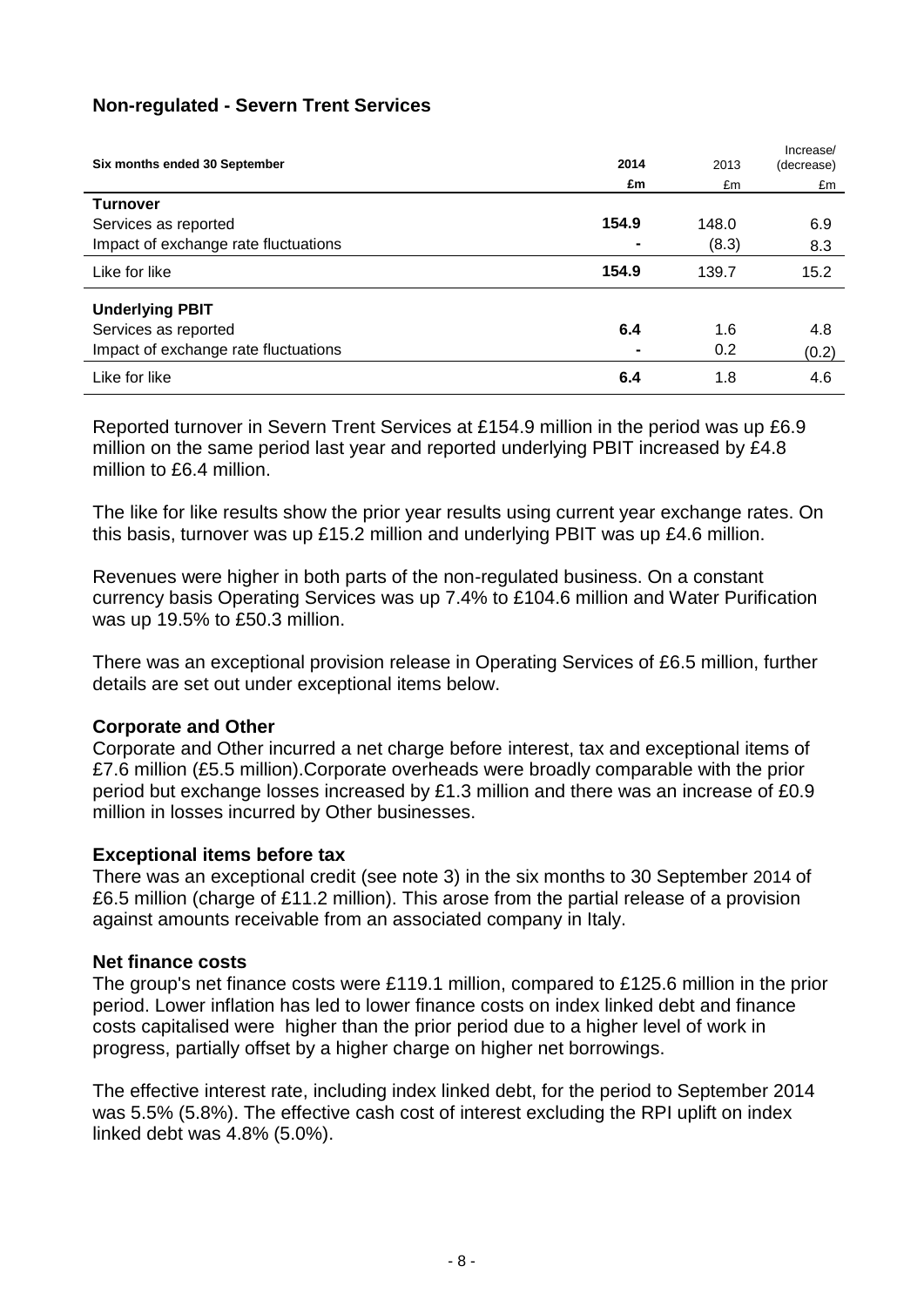# **Net (losses)/gains on financial instruments**

The group uses financial derivatives solely to hedge risks associated with its normal business activities including:

- Exchange rate exposure on borrowings denominated in foreign currencies;
- Interest rate exposures on floating rate borrowings; and
- Exposures to increases in electricity prices.

Accounting rules require that these derivatives are revalued at each balance sheet date and, unless the strict criteria for cash flow hedge accounting are met, the changes in value are taken to the income statement. If the risk that is being hedged does not impact the income statement in the same period as the change in value of the derivative, then an accounting mismatch arises and there is a net charge or credit to the income statement.

Where the derivatives are held for their full term, these mismatches are expected to net out. Furthermore, the changes in value that are recorded during the lives of the derivatives, unless crystallised, do not represent cash flows.

An analysis of the amounts charged to the income statement in the period is presented in note 4 to the financial statements.

## **Profit before tax**

Underlying group profit before tax increased by 10.3% to £155.8 million (£141.3 million). Group profit before tax was £138.2 million (£191.2 million).

## **Taxation**

Note 5 in the financial statements sets out the tax charges and credits in the period, which are described in more detail below.

The current tax charge for the period before exceptional tax was £29.6 million (£31.2) million).

Our underlying effective current tax rate was 19.1% (21.5%) reflecting the 2% reduction in the corporation tax rate. The effective rate is calculated as current tax, excluding: prior year charges; exceptional tax; and current tax on exceptional items and on financial instruments divided by profit before tax, exceptional items and net (losses)/gains on financial instruments.

In the prior period there was an exceptional current tax credit of £44.0 million which arose from the resolution of a long standing industry wide discussion with HMRC and an exceptional deferred tax credit of £155.9 million partly arising from the same matter as the current tax credit and partly from the planned reduction in the corporation tax rate to 20%.

## **Profit for the period and earnings per share**

Profit for the period was £108.3 million (£344.8 million).

Basic earnings per share were 45.1 pence (145.0 pence). Adjusted basic earnings per share (before exceptional items, net (losses)/gains on financial instruments, current tax on exceptional items and on financial instruments and deferred tax) were 52.6 pence (46.7 pence), see note 7.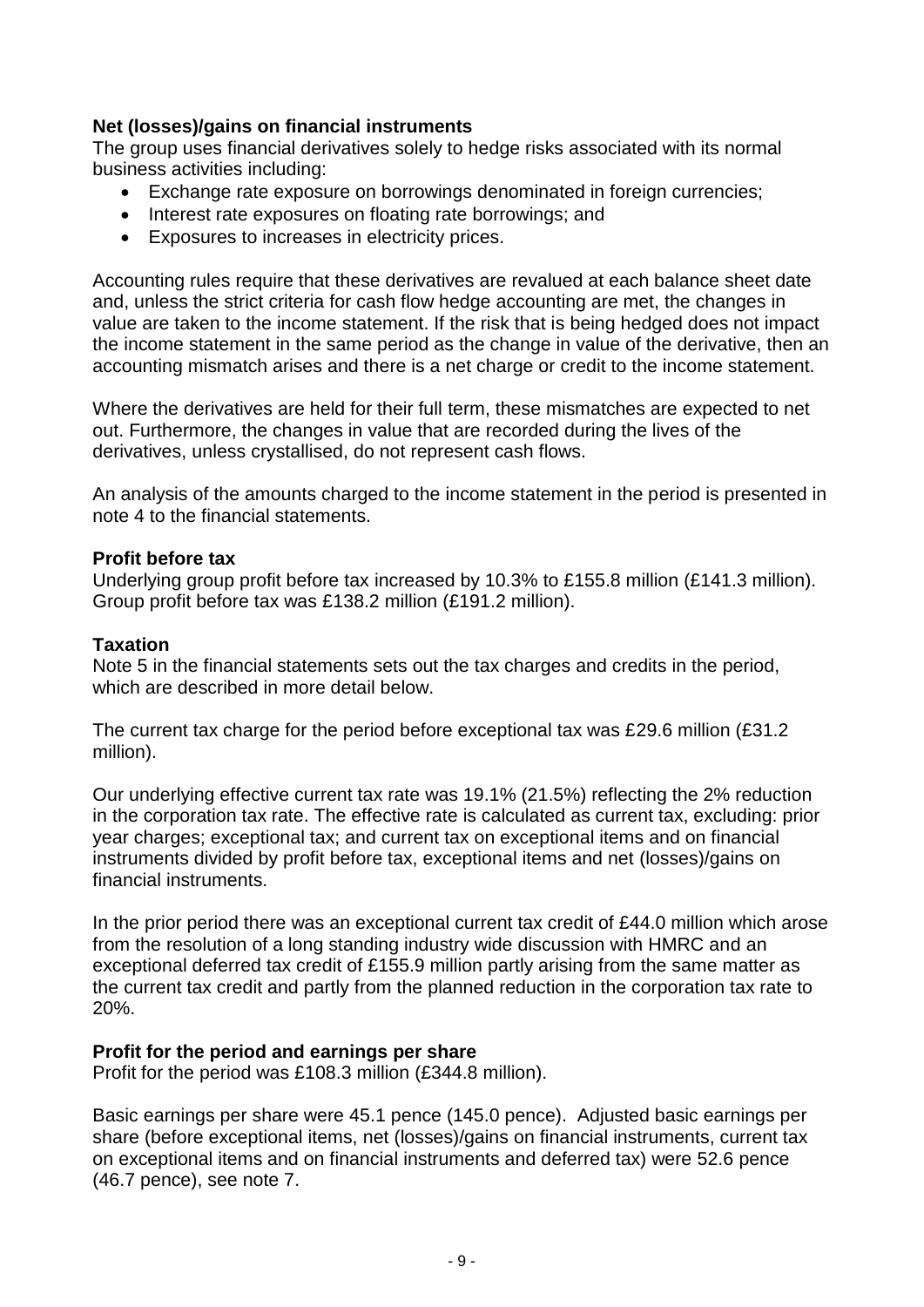# **Cash flow**

Net debt comprises:

| Six months ended 30 September      | 2014<br>£m | 2013<br>£m |
|------------------------------------|------------|------------|
| Cash generated from operations     | 486.3      | 432.0      |
| Net capital expenditure            | (212.8)    | (203.6)    |
| Net interest paid                  | (79.0)     | (74.3)     |
| Tax paid                           | (15.3)     | (1.1)      |
| Other cash flows                   | (1.6)      | (0.7)      |
| Free cash flow                     | 177.6      | 152.3      |
| <b>Dividends</b>                   | (115.5)    | (108.6)    |
| Issue of shares                    | 6.2        | 4.8        |
| Purchase of own shares             | (2.5)      | (2.9)      |
| Change in net debt from cash flows | 65.8       | 45.6       |
| Non-cash movements                 | (1.1)      | (7.5)      |
| Change in net debt                 | 64.7       | 38.1       |
| Net debt as at 1 April             | (4, 447.5) | (4,297.3)  |
| Net debt as at 30 September        | (4, 382.8) | (4,259.2)  |

|                                   | 30 September<br>2014<br>£m | 2014<br>£m | 31 March 30 September<br>2013<br>£m |
|-----------------------------------|----------------------------|------------|-------------------------------------|
| Cash and cash equivalents         | 154.1                      | 123.2      | 278.3                               |
| <b>Bank overdrafts</b>            | (0.6)                      |            | (0.1)                               |
| Bank loans                        | (595.8)                    | (594.9)    | (594.3)                             |
| Other Ioans                       | (3,786.1)                  | (3,826.0)  | (3,830.3)                           |
| <b>Finance leases</b>             | (180.7)                    | (201.2)    | (203.7)                             |
| Cross currency swaps hedging debt | 26.3                       | 51.4       | 90.9                                |
| Net debt                          | (4,382.8)                  | (4, 447.5) | (4,259.2)                           |

Cash generated from operations was £486.3 million (£432.0 million). Capital expenditure net of contributions and proceeds of sales of fixed assets was £212.8 million (£203.6 million). Net interest paid increased to £79 million (£74.3 million). Tax paid in the period was £33.4 million with tax receipts of £18.1 million leading to net tax paid £15.3 million (£1.1 million).

Net debt at 30 September 2014 was £4,382.8 million (31 March 2014 £4,447.5 million). Balance sheet gearing (net debt/net debt plus equity) at the half year was 80.5% (31 March 2014 80.3%). Net debt, expressed as a percentage of estimated Regulatory Capital Value at 30 September 2014 was 56.6% (31 March 2014 58.4%).

The group's net interest charge, excluding net (losses)/gains on financial instruments and net finance costs from pensions, was covered 3.8 times (3.5 times) by profit before interest, tax, depreciation and exceptional items, and 2.5 times (2.3 times) by underlying **PRIT.** 

## **Pensions**

The group operates two defined benefit pension schemes, of which the Severn Trent Pension Scheme (STPS) is by far the largest. Formal triennial actuarial valuations and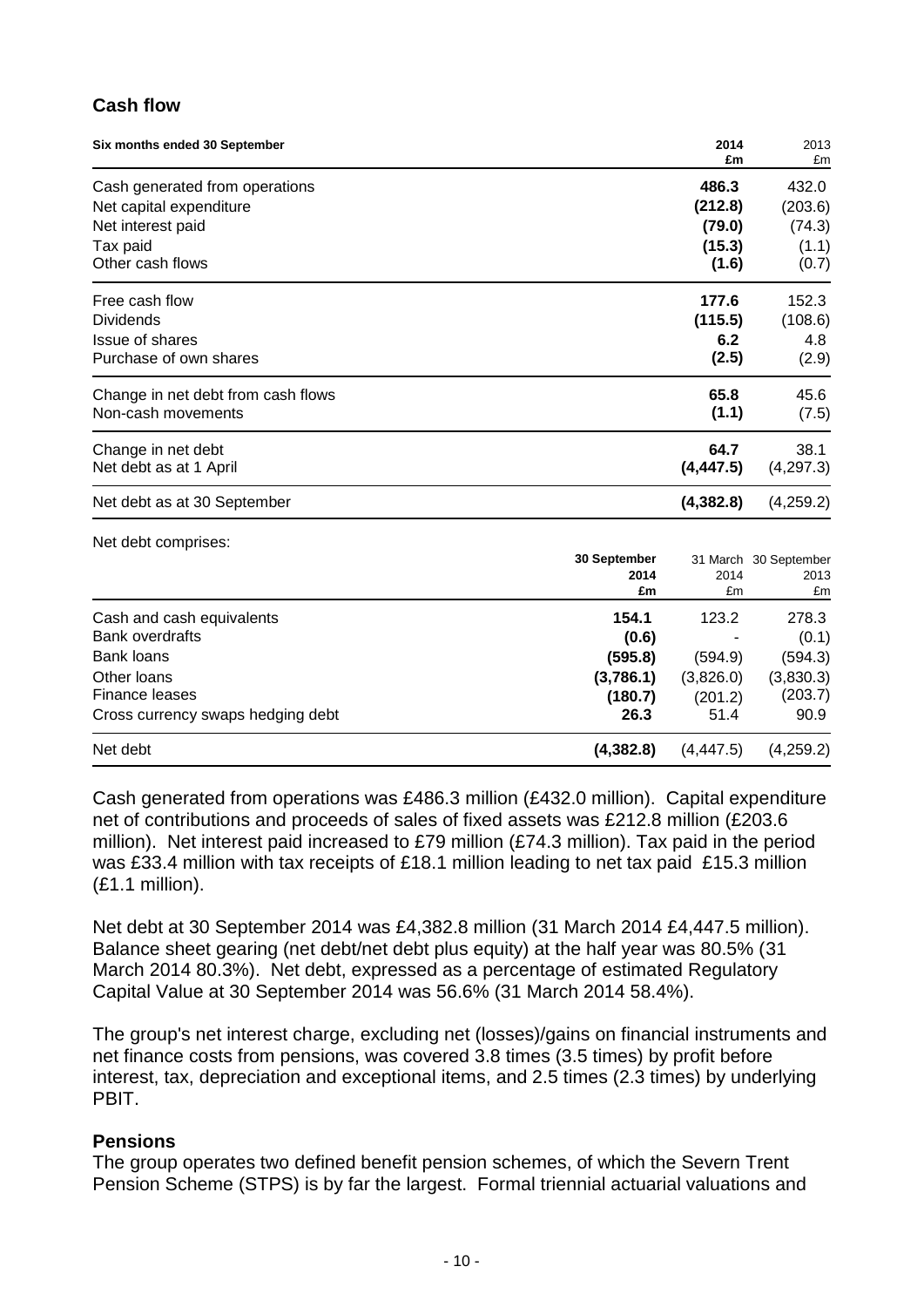funding agreements were last undertaken for the STPS as at 31 March 2013. The defined benefit schemes will close to future accrual with effect from 31 March 2015.

On an IAS 19 basis, the estimated net position (before deferred tax) of all of the group's defined benefit pension schemes was a deficit of £388.7 million as at 30 September 2014. This compares to a deficit of £348.3 million as at 31 March 2014. The increase in the deficit arose mainly because the discount rate used in the valuation was 0.4 percentage points lower than at the year end whilst the estimate for RPI inflation was only 0.2 percentage points lower (see note 10).

The movements in the net deficit during the period were:

| At 30 September 2014          | (2, 286.0)                           | 1,897.3                            | (388.7)           |
|-------------------------------|--------------------------------------|------------------------------------|-------------------|
| Actuarial gains and losses    | (93.9)                               | 62.5                               | (31.4)            |
| Net finance cost              | (47.0)                               | 39.4                               | (7.6)             |
| Scheme administration costs   |                                      | (2.0)                              | (2.0)             |
| Current service cost          | (11.7)                               |                                    | (11.7)            |
| Benefits paid                 | 40.8                                 | (40.8)                             |                   |
| Employee contributions        | (2.5)                                | 2.5                                |                   |
| <b>Employer contributions</b> | 0.2                                  | 12.1                               | 12.3              |
| At 1 April 2014               | (2, 171.9)                           | 1,823.6                            | (348.3)           |
|                               | Defined benefit<br>obligations<br>£m | Fair value of<br>plan assets<br>£m | Net deficit<br>£m |

On an IAS 19 basis, the funding level has stayed stable at 83%.

## **Treasury management**

At 30 September 2014 the group had £154.1 million (31 March 2014 £123.2 million) in cash and cash equivalents. Average debt maturity is around 15 years. Including committed facilities, the group's cash flow requirements are funded until 2016.

Cash is invested in deposits with highly rated banks and liquidity funds and the list of counterparties is regularly reviewed and reported to the Board.

The group's current policy for the management of interest rate risk requires that not less than 45% of the group's borrowings should be at fixed interest rates, or hedged through the use of interest rate swaps or forward rate agreements. At 30 September 2014, interest rates for 77% of the group's net debt of £4,382.8 million were fixed.

The group manages its power costs through a combination of self generation, forward price contracts and financial derivatives.

The estimated fair value of debt at 30 September 2014 was £514.7 million higher than book value (31 March 2014 £352.2 million higher). The increase in the difference to book value is largely due to the decrease in the discount rates applied, driven by falling yields on government bonds.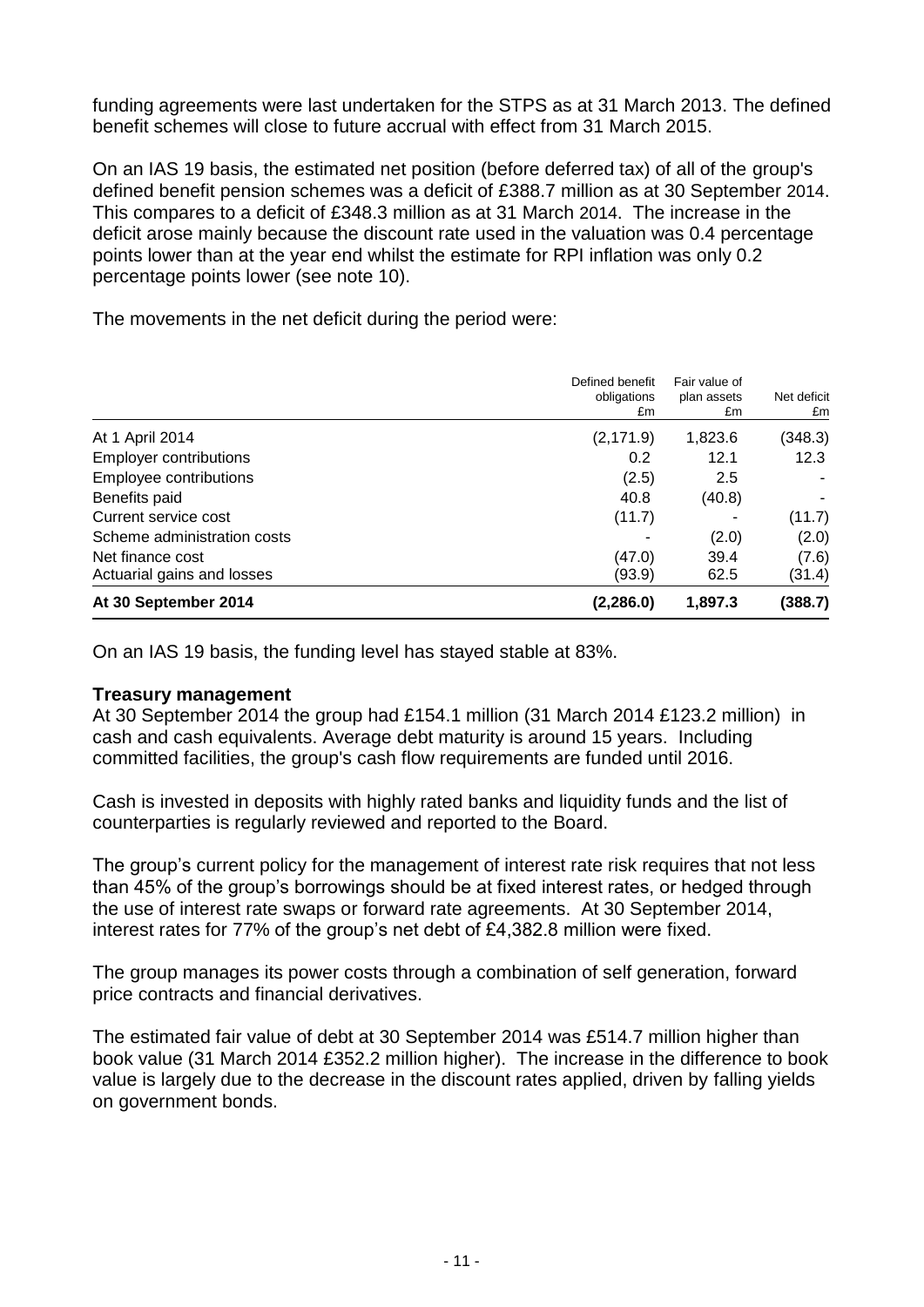# **Exchange rates**

The trading results of overseas subsidiaries are translated to sterling at the average rate of exchange ruling during the period and their net assets are translated at the closing rate on the balance sheet date. The impact of changing exchange rates on the subsidiaries trading results was immaterial.

## **Dividends**

In line with our current dividend policy of RPI +3% growth per annum the Board has declared an interim ordinary dividend of 33.96p per share (32.16p per share, +5.6%), which will be paid on 9 January 2015 to shareholders on the register at 5 December 2014. The final determination is expected from Ofwat on 12 December 2014 and following that we will be able to communicate our future dividend policy in early 2015.

## **Principal risks and uncertainties**

The board considers the principal risks and uncertainties affecting the business activities of the group for the remainder of the financial year to be those detailed below:

## **Customer Perception:**

 Effectively improving and maintaining our levels of customer service in order to deliver what our customers tell us they want.

## **Legal and Regulatory Environment:**

 The regulatory landscape is complex and subject to on-going change. There is a risk that processes may fail or that our processes may not effectively keep pace with changes in legislation, leading to the risk of non-compliance.

## **Operations, assets and people:**

- Failure of our assets or processes, resulting in injury to an employee, contractor, customer or member of the public.
- Achieving all our regulatory targets from Ofwat in relation to ongoing operational performance of our assets failure of which may result in regulatory penalties.
- Inability to provide a continuous supply of quality water to large populations within our area, or asset failure resulting in damage to third party property.

## **Outlook**

The group is on track to deliver its expectations for the full year.

## **Regulated business**

Consumption across our measured income base is now expected to be slightly higher year on year as a result of the warmer weather.

We aim to maintain our bad debt level at around 2.2% of turnover (UK GAAP) for the full year.

Operating expenditure continues to be in line with the Board's expectations for the year and, on a like for like basis, in line with the level of the Final Determination. Operating costs are expected to rise year on year due to the impact of inflation and quasi taxes, partially offset by efficiency improvements.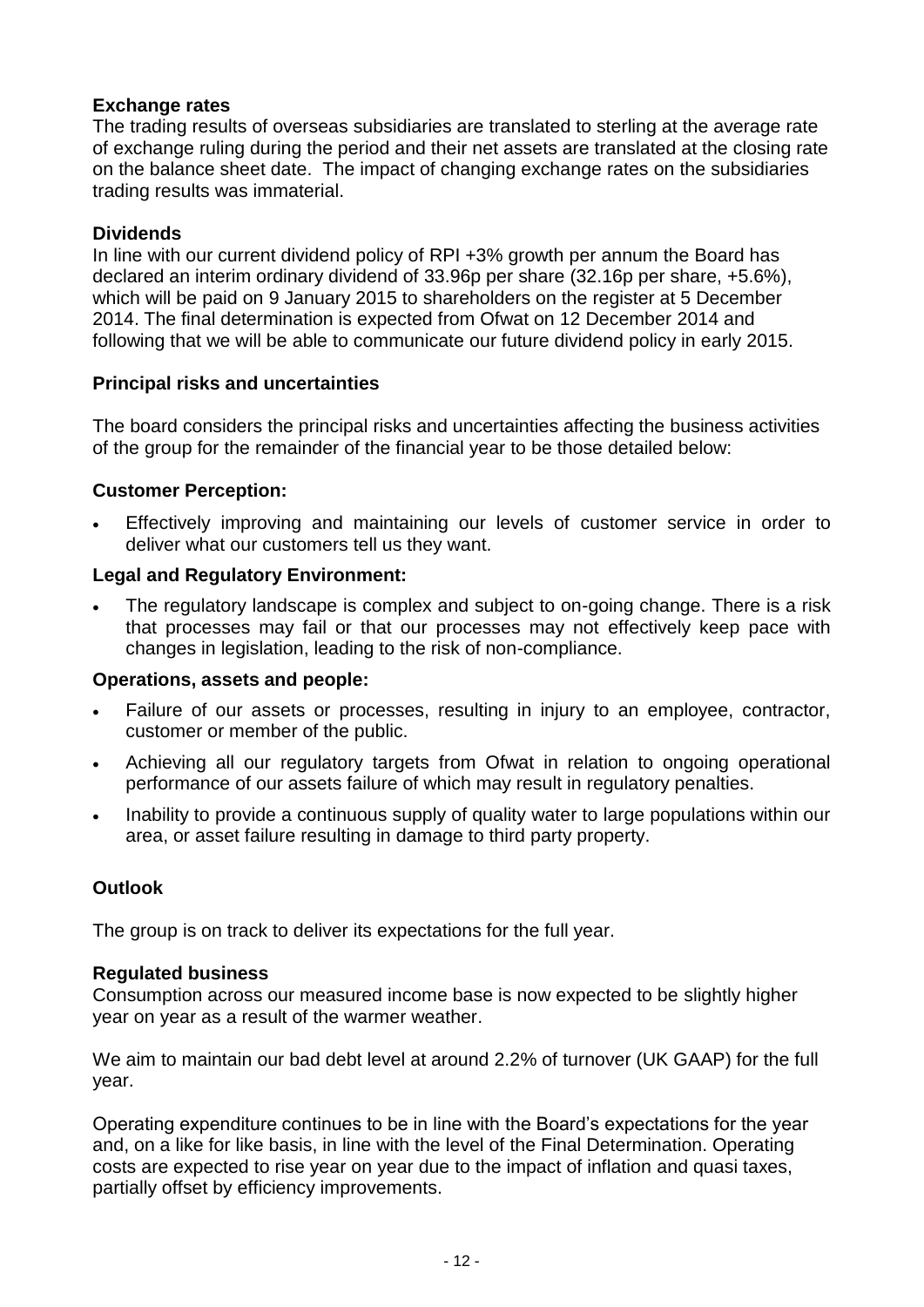Expectations for net capital expenditure (UK GAAP after deducting grants and contributions) have increased slightly to a range of £530 million to £545 million, due to the decision to bring forward some AMP6 capital investment. The level of expected net infrastructure renewals expenditure included in capital investment has similarly increased to a range of £130 million to £140 million.

### **Non-regulated business**

We expect top line growth to moderate in the second half, although full year PBIT is still anticipated to be in line with our expectations.

### **Group**

The group interest charge is now forecast to be slightly lower year on year. A higher level of net debt will be more than offset by a higher level of capitalised interest, as a result of a shift in the profile of major capital schemes, and a lower non cash RPI interest charge.

The effective current tax rate for the group is now expected to be between 18% and 20% due to the impact of the industry wide agreement on capital allowances and a reduced depreciation adjustment.

Under our dividend policy of RPI+3% growth the total dividend for 2014/15 is expected to be 84.90 pence, representing growth of 5.6% year on year.

Severn Trent Plc will announce its Preliminary results for the financial year ending 31 March 2015 on 22 May 2015.

### **Further information**

For further information, including the group's interim results presentation, see the Severn Trent website [\(www.severntrent.com\)](http://www.severntrent.com/).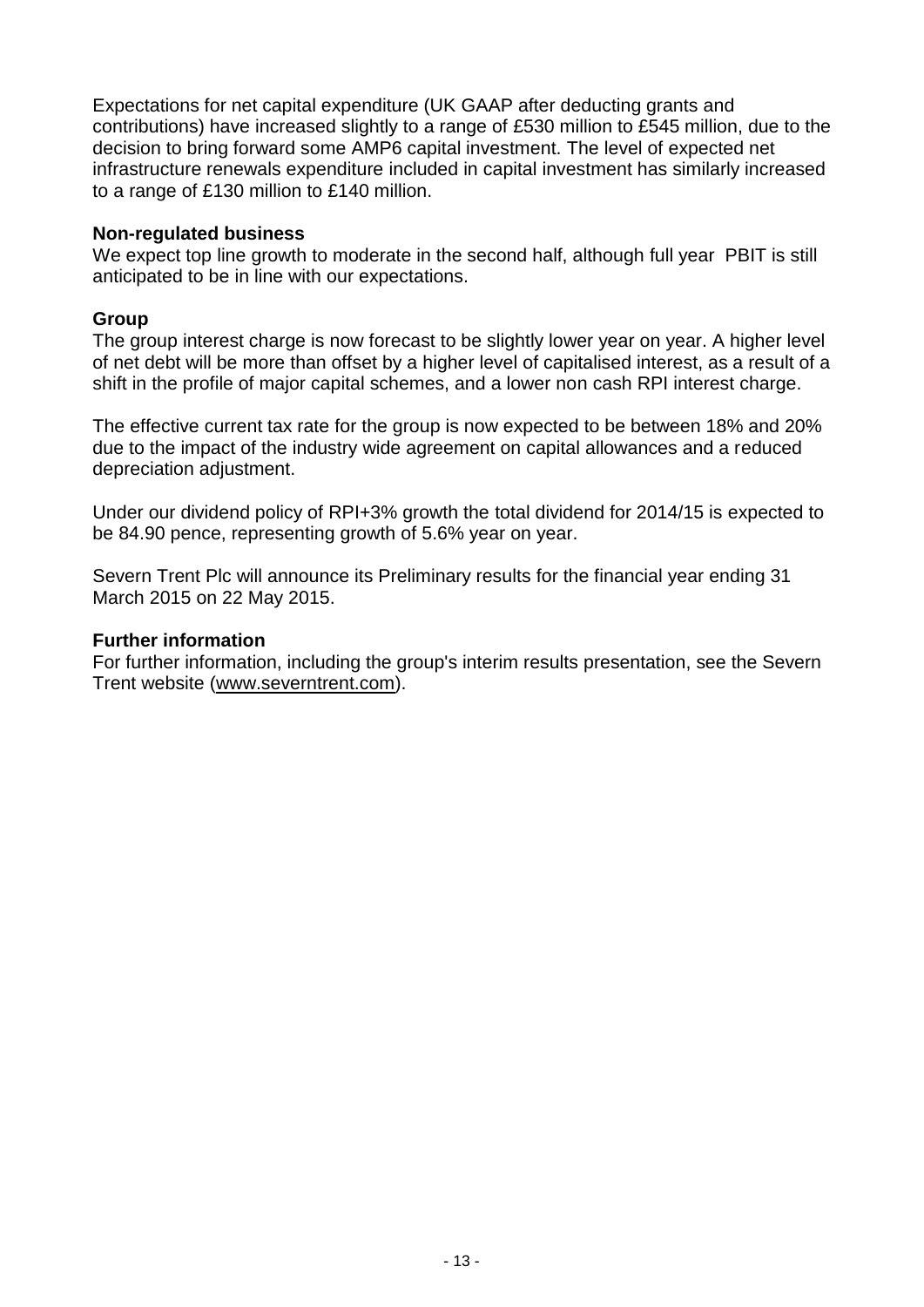### **Condensed consolidated income statement Six months ended 30 September 2014**

|                                                                                      |                | 2014    | 2013    |
|--------------------------------------------------------------------------------------|----------------|---------|---------|
|                                                                                      | <b>Notes</b>   | £m      | £m      |
| <b>Turnover</b>                                                                      | 2              | 947.6   | 922.4   |
| Operating costs before exceptional items                                             |                | (672.7) | (655.5) |
| Exceptional operating items                                                          | 3              | 6.5     | (11.2)  |
| <b>Total operating costs</b>                                                         |                | (666.2) | (666.7) |
| Profit before interest, tax and exceptional items                                    | 2              | 274.9   | 266.9   |
| <b>Exceptional items</b>                                                             | 3              | 6.5     | (11.2)  |
| Profit before interest and tax                                                       |                | 281.4   | 255.7   |
| Finance income                                                                       |                | 40.5    | 38.8    |
| Finance costs                                                                        |                | (159.6) | (164.4) |
| Net finance costs                                                                    |                | (119.1) | (125.6) |
| Net (losses)/gains on financial instruments                                          | 4              | (24.1)  | 61.1    |
| Profit before tax, net (losses)/gains on financial instruments and exceptional items |                | 155.8   | 141.3   |
| <b>Exceptional items</b>                                                             |                | 6.5     | (11.2)  |
| Net (losses)/gains on financial instruments                                          | 4              | (24.1)  | 61.1    |
| Profit on ordinary activities before taxation                                        |                | 138.2   | 191.2   |
| Current tax excluding exceptional credit                                             | 5              | (29.6)  | (31.2)  |
| Deferred tax excluding exceptional credit                                            | 5              | (0.3)   | (15.1)  |
| Exceptional tax credit                                                               | 5              |         | 199.9   |
| Taxation on profit on ordinary activities                                            | 5              | (29.9)  | 153.6   |
| Profit for the period                                                                |                | 108.3   | 344.8   |
| Attributable to:                                                                     |                |         |         |
| Owners of the company                                                                |                | 107.5   | 344.9   |
| Non-controlling interests                                                            |                | 0.8     | (0.1)   |
|                                                                                      |                | 108.3   | 344.8   |
| Earnings per share (pence)                                                           |                |         |         |
| Basic                                                                                | 7              | 45.1    | 145.0   |
| <b>Diluted</b>                                                                       | $\overline{7}$ | 44.9    | 144.5   |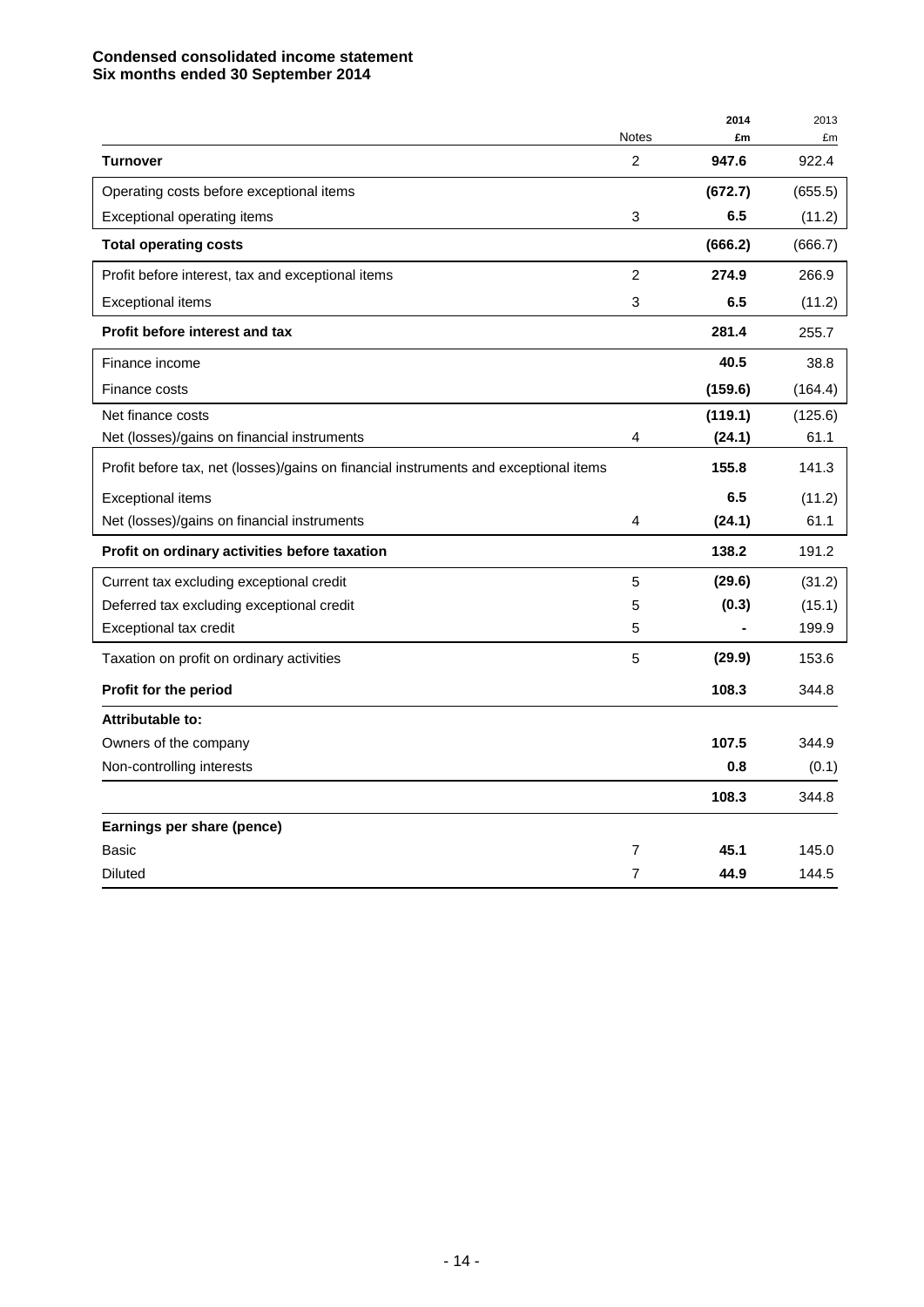### **Condensed consolidated statement of comprehensive income Six months ended 30 September 2014**

|                                                                               | 2014<br>£m | 2013<br>£m |
|-------------------------------------------------------------------------------|------------|------------|
| Profit for the period                                                         | 108.3      | 344.8      |
| Other comprehensive (loss)/income                                             |            |            |
| Items that will not be reclassified to the income statement:                  |            |            |
| Net actuarial (losses)/gains on defined benefit pension schemes               | (31.4)     | 21.5       |
| Tax on net actuarial losses/gains                                             | 6.2        | (4.3)      |
| Deferred tax arising on change of rate                                        |            | (12.2)     |
|                                                                               | (25.2)     | 5.0        |
| Items that may be reclassified to the income statement:                       |            |            |
| (Loss)/gain on cash flow hedges                                               | (12.2)     | 16.1       |
| Deferred tax on loss/gain on cash flow hedges                                 | 2.4        | (3.2)      |
| Amounts on cash flow hedges transferred to the income statement in the period | 6.0        | 1.8        |
| Deferred tax on transfers to income statement                                 | (1.2)      | (0.4)      |
| Exchange movement on translation of overseas results and net assets           | 2.2        | (8.1)      |
|                                                                               | (2.8)      | 6.2        |
| Other comprehensive (loss)/income for the period                              | (28.0)     | 11.2       |
| Total comprehensive income for the period                                     | 80.3       | 356.0      |
| Attributable to:                                                              |            |            |
| Owners of the company                                                         | 79.4       | 356.8      |
| Non-controlling interests                                                     | 0.9        | (0.8)      |
|                                                                               | 80.3       | 356.0      |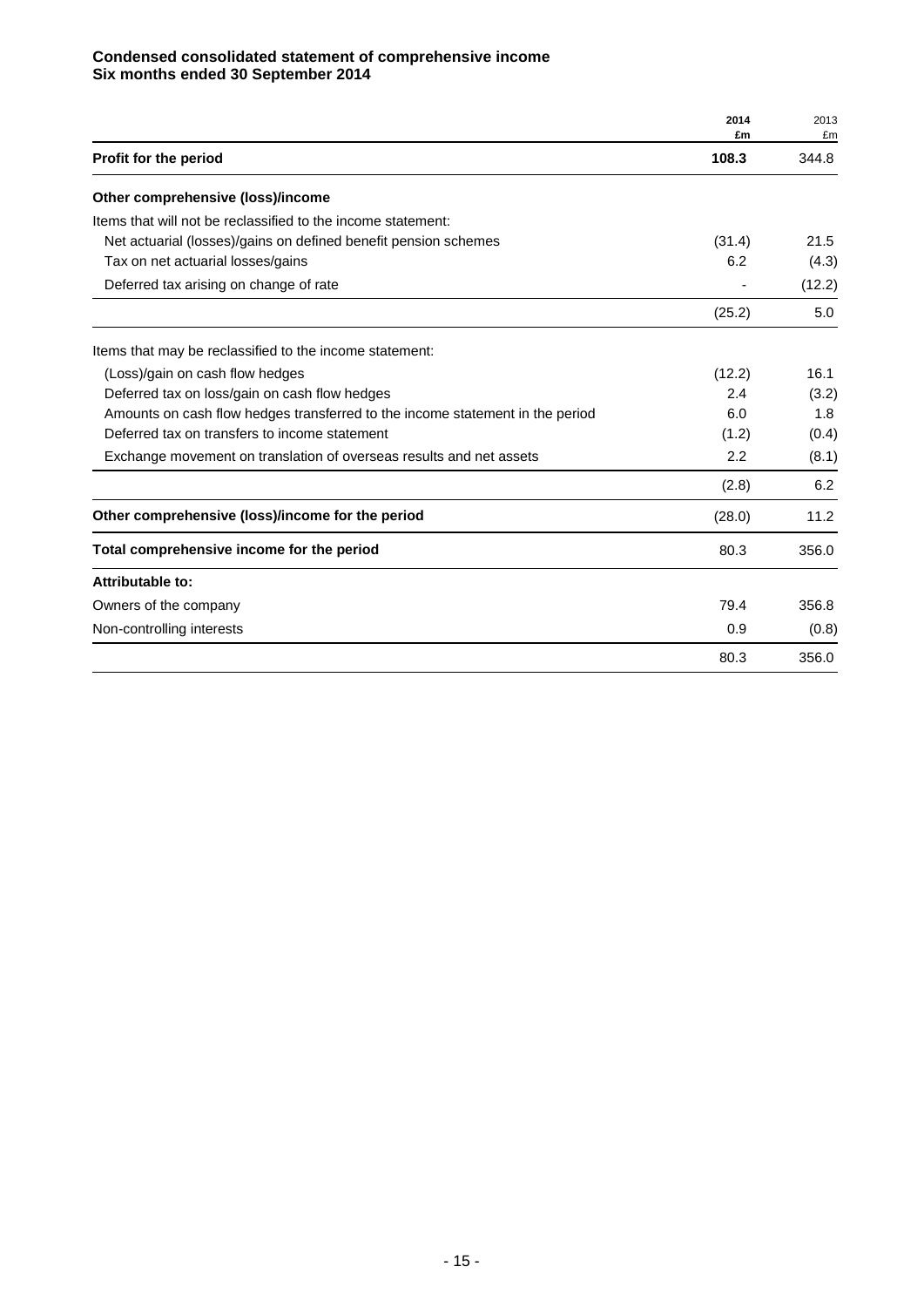|                                                                        | Equity attributable to owners of the company |                        |                         |                            |             |                                        |                       |
|------------------------------------------------------------------------|----------------------------------------------|------------------------|-------------------------|----------------------------|-------------|----------------------------------------|-----------------------|
|                                                                        | Share<br>capital<br>£m                       | Share<br>premium<br>£m | Other<br>reserves<br>£m | Retained<br>earnings<br>£m | Total<br>£m | Non-<br>controlling<br>interests<br>£m | Total<br>equity<br>£m |
| At 1 April 2013                                                        | 233.3                                        | 89.7                   | 72.3                    | 437.9                      | 833.2       | 10.8                                   | 844.0                 |
| Profit for the period                                                  |                                              |                        |                         | 344.9                      | 344.9       | (0.1)                                  | 344.8                 |
| Gain on cashflow hedges<br>Deferred tax on profit on cashflow          |                                              |                        | 16.1                    |                            | 16.1        |                                        | 16.1                  |
| hedges                                                                 |                                              |                        | (3.2)                   |                            | (3.2)       |                                        | (3.2)                 |
| Amounts on cash flow hedges<br>transferred to the income statement     |                                              |                        | 1.8                     |                            | 1.8         |                                        | 1.8                   |
| Deferred tax on transfers to the income<br>statement                   |                                              |                        | (0.4)                   |                            | (0.4)       |                                        | (0.4)                 |
| Exchange movement on translation of<br>overseas results and net assets |                                              |                        | (7.4)                   |                            | (7.4)       | (0.7)                                  | (8.1)                 |
| Net actuarial gains                                                    |                                              |                        |                         | 21.5                       | 21.5        |                                        | 21.5                  |
| Tax on net actuarial gains                                             |                                              |                        |                         | (4.3)                      | (4.3)       |                                        | (4.3)                 |
| Deferred tax arising from rate change                                  |                                              |                        |                         | (12.2)                     | (12.2)      |                                        | (12.2)                |
| Total comprehensive income for the<br>period                           |                                              |                        | 6.9                     | 349.9                      | 356.8       | (0.8)                                  | 356.0                 |
| Share options and LTIPs                                                |                                              |                        |                         |                            |             |                                        |                       |
| - proceeds from shares issued                                          | 0.6                                          | 4.3                    |                         |                            | 4.9         |                                        | 4.9                   |
| - value of employees' services                                         |                                              |                        |                         | 2.8                        | 2.8         |                                        | 2.8                   |
| - own shares purchased                                                 |                                              |                        |                         | (2.9)                      | (2.9)       |                                        | (2.9)                 |
| Current tax on share based payments                                    |                                              |                        |                         | 0.9                        | 0.9         |                                        | 0.9                   |
| Deferred tax on share based payments                                   |                                              |                        |                         | (0.3)                      | (0.3)       |                                        | (0.3)                 |
| Dividends paid                                                         |                                              |                        |                         | (108.6)                    | (108.6)     | (0.7)                                  | (109.3)               |
| At 30 September 2013                                                   | 233.9                                        | 94.0                   | 79.2                    | 679.7                      | 1,086.8     | 9.3                                    | 1,096.1               |

| At 1 April 2014                         | 233.9 | 94.2 | 82.2   | 667.3   | 1,077.6 | 12.5  | 1,090.1          |
|-----------------------------------------|-------|------|--------|---------|---------|-------|------------------|
| Profit for the period                   |       |      |        | 107.5   | 107.5   | 0.8   | 108.3            |
| Loss on cashflow hedges                 |       |      | (12.2) |         | (12.2)  |       | (12.2)           |
| Deferred tax on loss on cashflow        |       |      |        |         |         |       |                  |
| hedges                                  |       |      | 2.4    |         | 2.4     |       | $2.4\,$          |
| Amounts on cash flow hedges             |       |      |        |         |         |       |                  |
| transferred to the income statement     |       |      | 6.0    |         | 6.0     |       | 6.0              |
| Deferred tax on transfers to the income |       |      |        |         |         |       |                  |
| statement                               |       |      | (1.2)  |         | (1.2)   |       | (1.2)            |
| Exchange movement on translation of     |       |      |        |         |         |       |                  |
| overseas results and net assets         |       |      | 2.1    |         | 2.1     | 0.1   | $2.2\phantom{0}$ |
| Net actuarial losses                    |       |      |        | (31.4)  | (31.4)  |       | (31.4)           |
| Tax on net actuarial losses             |       |      |        | 6.2     | 6.2     |       | 6.2              |
| Deferred tax arising from rate change   |       |      |        |         |         |       |                  |
| Total comprehensive income for the      |       |      |        |         |         |       |                  |
| period                                  |       |      | (2.9)  | 82.3    | 79.4    | 0.9   | 80.3             |
| Share options and LTIPs                 |       |      |        |         |         |       |                  |
| - proceeds from shares issued           | 0.7   | 5.5  |        |         | 6.2     |       | 6.2              |
| - value of employees' services          |       |      |        | 4.0     | 4.0     |       | 4.0              |
| - own shares purchased                  |       |      |        | (2.5)   | (2.5)   |       | (2.5)            |
| Current tax on share based payments     |       |      |        | 0.6     | 0.6     |       | 0.6              |
| Deferred tax on share based payments    |       |      |        | (0.4)   | (0.4)   |       | (0.4)            |
| Dividends paid                          |       |      | -      | (115.5) | (115.5) | (1.6) | (117.1)          |
| At 30 September 2014                    | 234.6 | 99.7 | 79.3   | 635.8   | 1,049.4 | 11.8  | 1,061.2          |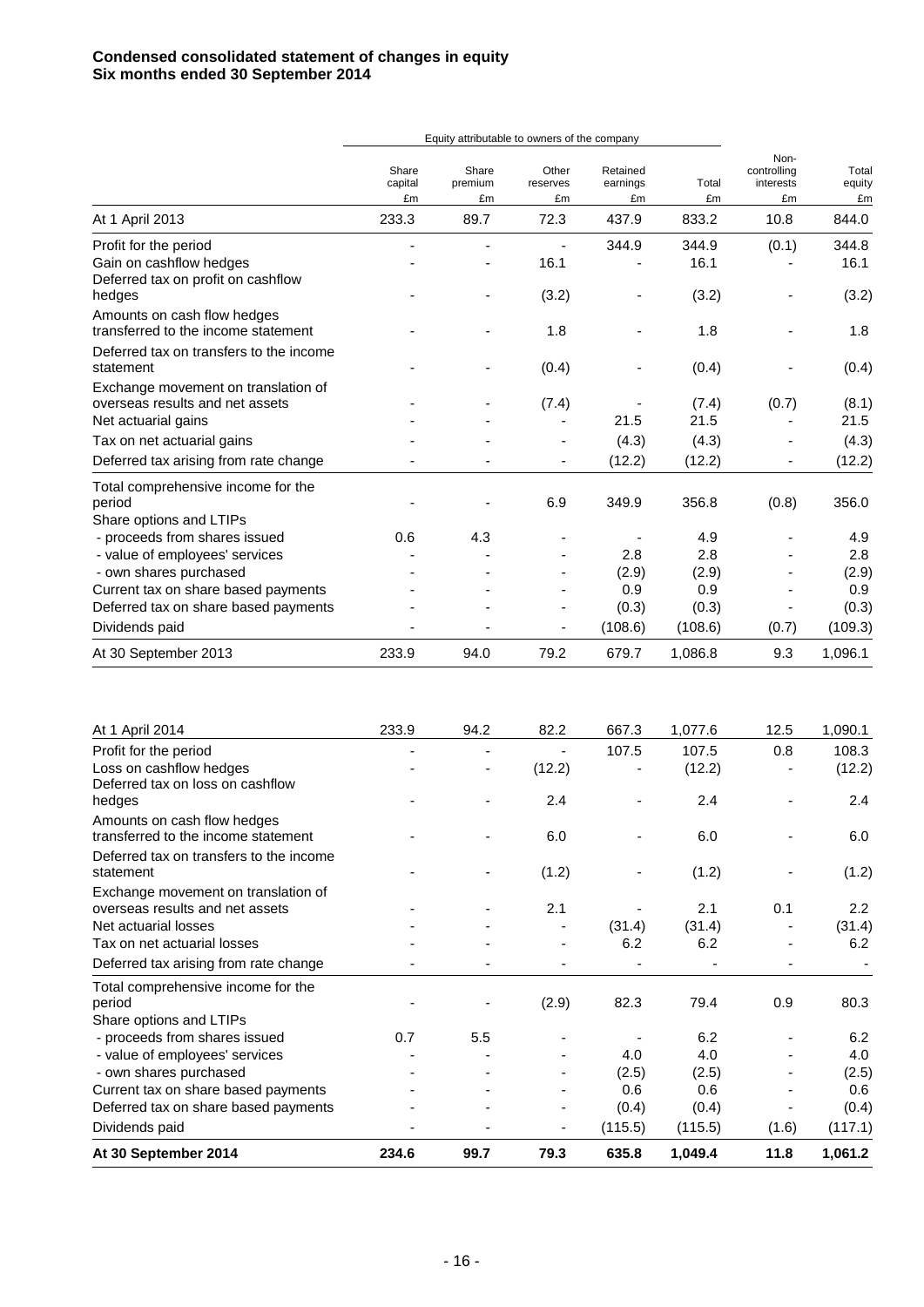### **Condensed consolidated balance sheet At 30 September 2014**

|                                              | Notes | 30<br>September<br>2014 | 31 March<br>2014 |
|----------------------------------------------|-------|-------------------------|------------------|
|                                              |       | £m                      | £m               |
| <b>Non-current assets</b>                    |       |                         |                  |
| Goodwill                                     |       | 15.1                    | 14.8             |
| Other intangible assets                      |       | 71.6                    | 80.2             |
| Property, plant and equipment                |       | 7,111.6                 | 7,023.5          |
| Interests in joint ventures                  |       | 0.3                     | 0.3              |
| Interests in associates                      |       | 4.6                     | 4.9              |
| Derivative financial instruments             |       | 36.4                    | 72.4             |
| Available for sale financial assets          |       | 0.1                     | 0.1              |
|                                              |       | 7,239.7                 | 7,196.2          |
| <b>Current assets</b>                        |       |                         |                  |
| Inventory                                    |       | 29.6                    | 27.2             |
| Trade and other receivables                  |       | 555.2                   | 513.2            |
| Current tax receivable                       |       | 1.7                     | 16.5             |
| Derivative financial instruments             |       | 22.6                    | 12.9             |
| Cash and cash equivalents                    |       | 154.1                   | 123.2            |
|                                              |       | 763.2                   | 693.0            |
| <b>Total assets</b>                          |       | 8,002.9                 | 7,889.2          |
| <b>Current liabilities</b>                   |       |                         |                  |
| Borrowings                                   | 8     | (250.0)                 | (206.1)          |
| Derivative financial instruments             |       | (38.3)                  | (24.8)           |
| Trade and other payables                     |       | (535.3)                 | (412.7)          |
| Provisions for liabilities and charges       |       | (14.6)                  | (12.1)           |
|                                              |       | (838.2)                 | (655.7)          |
| <b>Non-current liabilities</b>               |       |                         |                  |
| <b>Borrowings</b>                            | 8     | (4,313.2)               | (4, 416.0)       |
| Derivative financial instruments             |       | (220.8)                 | (206.2)          |
| Trade and other payables                     |       | (510.0)                 | (492.4)          |
| Deferred tax                                 |       | (647.4)                 | (654.0)          |
| Retirement benefit obligations               | 10    | (388.7)                 | (348.3)          |
| Provisions for liabilities and charges       |       | (23.4)                  | (26.5)           |
|                                              |       | (6, 103.5)              | (6, 143.4)       |
| <b>Total liabilities</b>                     |       | (6,941.7)               | (6,799.1)        |
| <b>Net assets</b>                            |       | 1,061.2                 | 1,090.1          |
| <b>Equity</b>                                |       |                         |                  |
| Called up share capital                      | 11    | 234.6                   | 233.9            |
| Share premium account                        |       | 99.7                    | 94.2             |
| Other reserves                               |       | 79.3                    | 82.2             |
| Retained earnings                            |       | 635.8                   | 667.3            |
| Equity attributable to owners of the company |       | 1,049.4                 | 1,077.6          |
| Non-controlling interests                    |       | 11.8                    | 12.5             |
| <b>Total equity</b>                          |       | 1,061.2                 | 1,090.1          |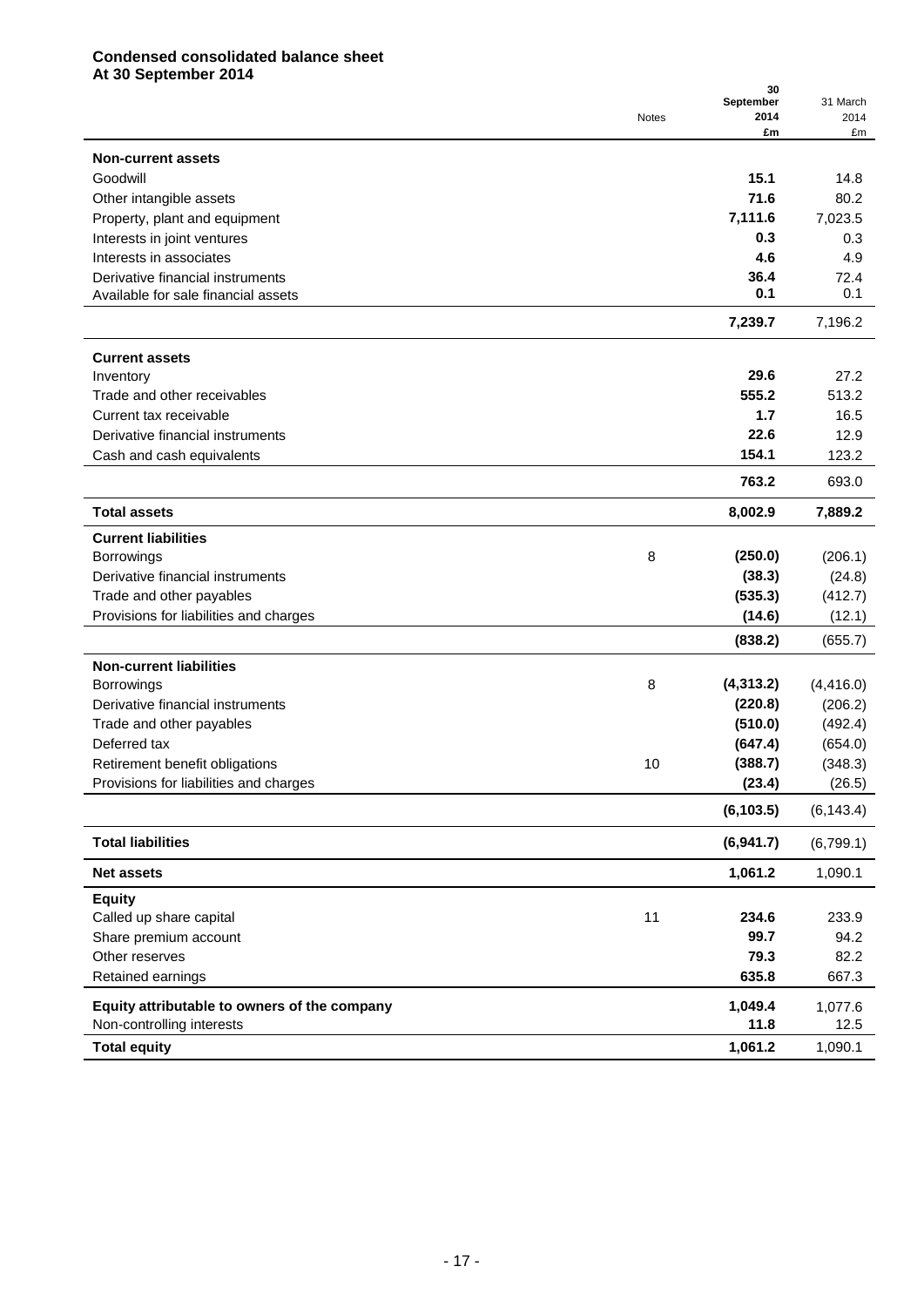### **Condensed consolidated cash flow statement Six months ended 30 September 2014**

|                                                       |      | 2014    | 2013    |
|-------------------------------------------------------|------|---------|---------|
|                                                       | Note | £m      | £m      |
| Cash generated from operations                        | 12   | 486.3   | 432.0   |
| Tax paid                                              |      | (15.3)  | (1.1)   |
| Net cash generated from operating activities          |      | 471.0   | 430.9   |
| <b>Investing activities</b>                           |      |         |         |
| Interest received                                     |      | 1.1     | 3.2     |
| Proceeds on disposal of property, plant and equipment |      | 0.5     | 8.6     |
| Purchases of intangible assets                        |      | (4.4)   | (6.8)   |
| Purchases of property, plant and equipment            |      | (226.2) | (216.7) |
| Contributions and grants received                     |      | 17.3    | 11.3    |
| Net cash used in investing activities                 |      | (211.7) | (200.4) |
| <b>Financing activities</b>                           |      |         |         |
| Interest paid                                         |      | (77.4)  | (77.5)  |
| Interest element of finance lease payments            |      | (2.7)   |         |
| Dividends paid to shareholders of the parent          |      | (115.5) | (108.6) |
| Dividends paid to non-controlling interests           |      | (1.6)   | (0.7)   |
| Repayments of borrowings                              |      | (15.5)  | (169.3) |
| Repayments of obligations under finance leases        |      | (20.5)  |         |
| New loans raised                                      |      |         | 1.0     |
| Issues of shares                                      |      | 6.2     | 4.8     |
| Redemption of preference shares                       |      |         | (1.0)   |
| Purchase of own shares                                |      | (2.5)   | (2.9)   |
| Net cash used in financing activities                 |      | (229.5) | (354.2) |
| Net increase/(decrease) in cash and cash equivalents  |      | 29.8    | (123.7) |
| Net cash and cash equivalents at beginning of period  |      | 123.2   | 403.2   |
| Effect of foreign exchange rates                      |      | 0.5     | (1.3)   |
| Net cash and cash equivalents at end of period        |      | 153.5   | 278.2   |
| Net cash and cash equivalents                         |      |         |         |
| Cash and cash equivalents                             |      | 154.1   | 278.3   |
| <b>Bank overdrafts</b>                                |      | (0.6)   | (0.1)   |
|                                                       |      | 153.5   | 278.2   |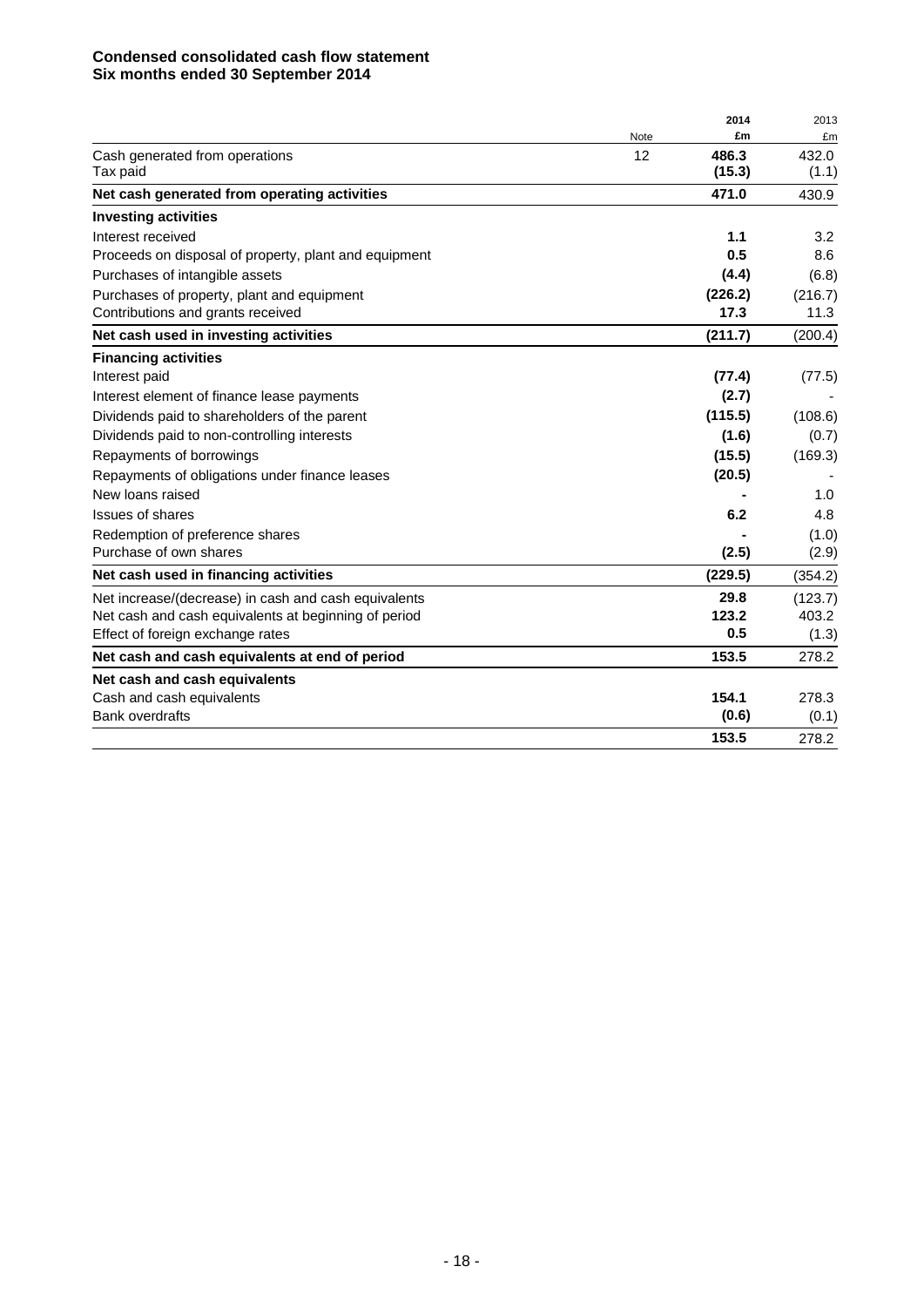#### **1 General information**

The interim report has been prepared in accordance with the recognition and measurement criteria of IFRS and the disclosure requirements of the Listing Rules.

The information for the year ended 31 March 2014 does not constitute statutory accounts within the meaning of section 434 of the Companies Act 2006. A copy of the statutory accounts for that year prepared under IFRS has been delivered to the Registrar of Companies. The auditor's report on those accounts was unqualified, did not draw attention to any matters by way of emphasis and did not contain a statements under section 498 (2) or (3) of the Companies Act 2006.

#### **Accounting policies**

The interim financial information has been prepared on the going concern basis using accounting policies consistent with International Financial Reporting Standards and in accordance with IAS 34 "Interim Financial Reporting" as adopted by the European Union. The same accounting policies, presentation and methods of computation are followed in the interim financial information as applied in the group's annual financial statements for the year ended 31 March 2014. The group has adopted IFRSs 10, 11 and 12 with effect from 1 April 2014. They have had no material impact on the financial statements.

#### **Going concern**

Including undrawn committed credit facilities, the group is fully funded for its investment and cash flow needs until 2016. After making enquiries the directors have a reasonable expectation that the group has adequate resources to continue in operational existence for the foreseeable future and hence the interim financial information has been prepared on a going concern basis.

#### **Seasonality**

The group's businesses are not seasonal in nature.

#### **2 Segmental analysis**

The group is organised into two main business segments:

Severn Trent Water: Provides water and waste water services to domestic and commercial customers in England and Wales.

Severn Trent Services: Provides services and products associated with water and waste water principally in the US, UK and Europe.

| Six months ended 30 September                     |                              | 2014                                   |                       | 2013                                   |  |
|---------------------------------------------------|------------------------------|----------------------------------------|-----------------------|----------------------------------------|--|
|                                                   | <b>Severn Trent</b><br>Water | <b>Severn Trent</b><br><b>Services</b> | Severn Trent<br>Water | <b>Severn Trent</b><br><b>Services</b> |  |
|                                                   | £m                           | £m                                     | £m                    | £m                                     |  |
| External sales                                    | 792.2                        | 153.9                                  | 774.0                 | 147.5                                  |  |
| Inter-segment sales                               | 0.8                          | 1.0                                    | 0.6                   | 0.5                                    |  |
| <b>Total sales</b>                                | 793.0                        | 154.9                                  | 774.6                 | 148.0                                  |  |
| Profit before interest, tax and exceptional items | 275.1                        | 6.4                                    | 269.5                 | 1.6                                    |  |
| Exceptional items (see note 3)                    |                              | 6.5                                    | 7.1                   | 0.4                                    |  |
| Profit before interest and tax                    | 275.1                        | 12.9                                   | 276.6                 | 2.0                                    |  |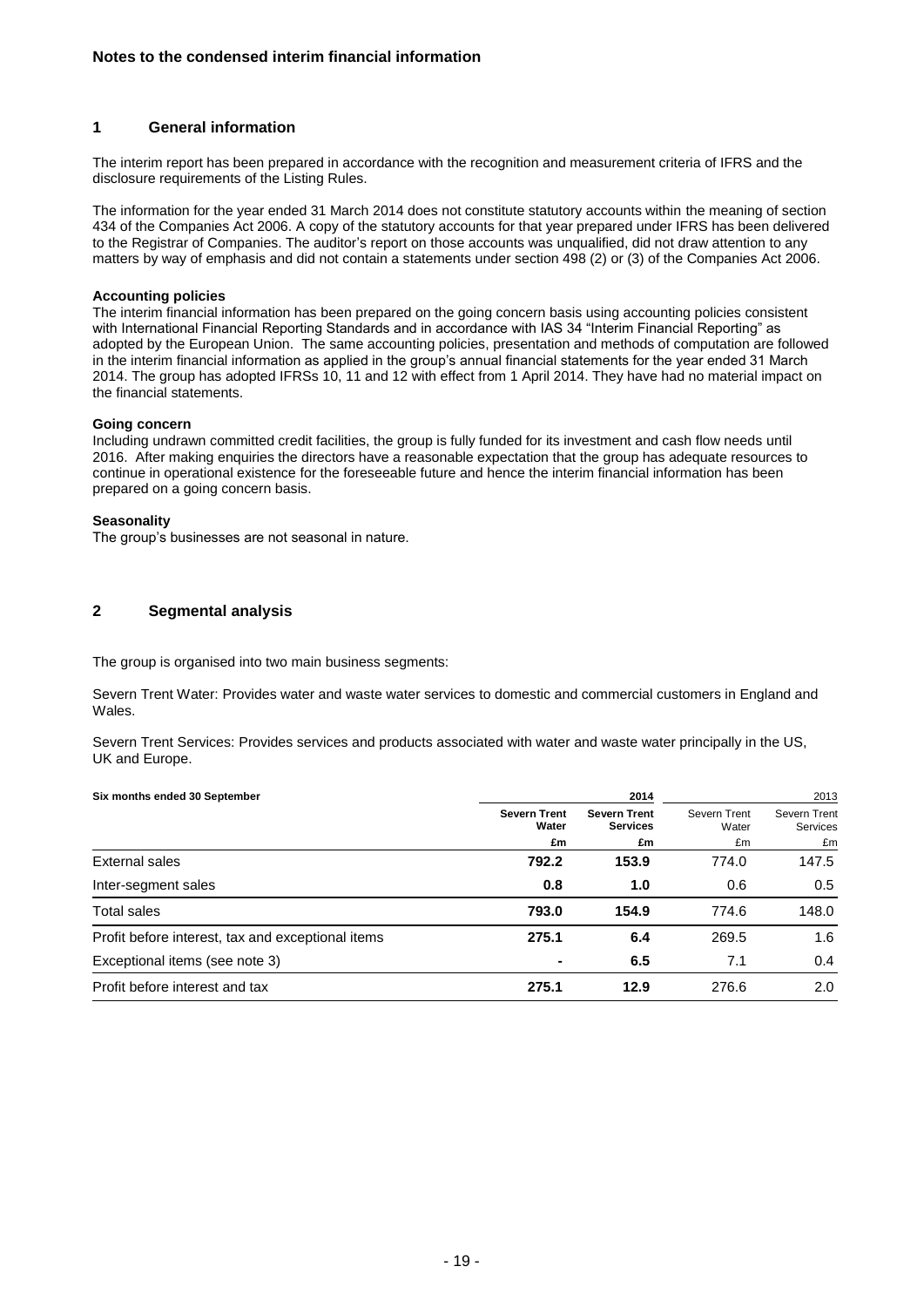### **2 Segmental analysis (continued)**

The reportable segments' external turnover is reconciled to group turnover as follows:

| Six months ended 30 September | 2014  | 2013  |
|-------------------------------|-------|-------|
|                               | £m    | £m    |
| Severn Trent Water            | 792.2 | 774.0 |
| <b>Severn Trent Services</b>  | 153.9 | 147.5 |
| Corporate and other           | 1.5   | 0.9   |
|                               | 947.6 | 922.4 |

Segmental underlying PBIT is reconciled to the group's profit before tax as follows:

| Six months ended 30 September               | 2014    | 2013    |
|---------------------------------------------|---------|---------|
|                                             | £m      | £m      |
| Underlying PBIT:                            |         |         |
| Severn Trent Water                          | 275.1   | 269.5   |
| Severn Trent Services                       | 6.4     | 1.6     |
| Corporate and other costs                   | (7.6)   | (5.5)   |
| Consolidation adjustments                   | 1.0     | 1.3     |
| Group underlying PBIT                       | 274.9   | 266.9   |
| Exceptional items:                          |         |         |
| Severn Trent Water                          |         | 7.1     |
| <b>Severn Trent Services</b>                | 6.5     | 0.4     |
| Corporate and other costs                   |         | (18.7)  |
| Net finance costs                           | (119.1) | (125.6) |
| Net (losses)/gains on financial instruments | (24.1)  | 61.1    |
| Profit before tax                           | 138.2   | 191.2   |

The segmental analysis of capital employed was as follows:

|                                            | 30 September 2014                  |                                              |                             | 31 March 2014                         |
|--------------------------------------------|------------------------------------|----------------------------------------------|-----------------------------|---------------------------------------|
|                                            | <b>Severn Trent</b><br>Water<br>£m | <b>Severn Trent</b><br><b>Services</b><br>£m | Severn Trent<br>Water<br>£m | Severn Trent<br><b>Services</b><br>£m |
| Operating assets                           | 7,547.1                            | 182.3                                        | 7.442.2                     | 172.8                                 |
| Goodwill                                   | 1.3                                | 15.1                                         | 1.3                         | 14.8                                  |
| Interests in joint ventures and associates | 0.1                                | 4.7                                          | 0.1                         | 5.0                                   |
| Segment assets                             | 7,548.5                            | 202.1                                        | 7.443.6                     | 192.6                                 |
| Segment operating liabilities              | (1,332.8)                          | (88.4)                                       | (1, 155.7)                  | (92.2)                                |
| Capital employed                           | 6,215.7                            | 113.7                                        | 6,287.9                     | 100.4                                 |

Operating assets comprise other intangible assets, property, plant and equipment, inventory and trade and other receivables.

Operating liabilities comprise trade and other payables, retirement benefit obligations and provisions.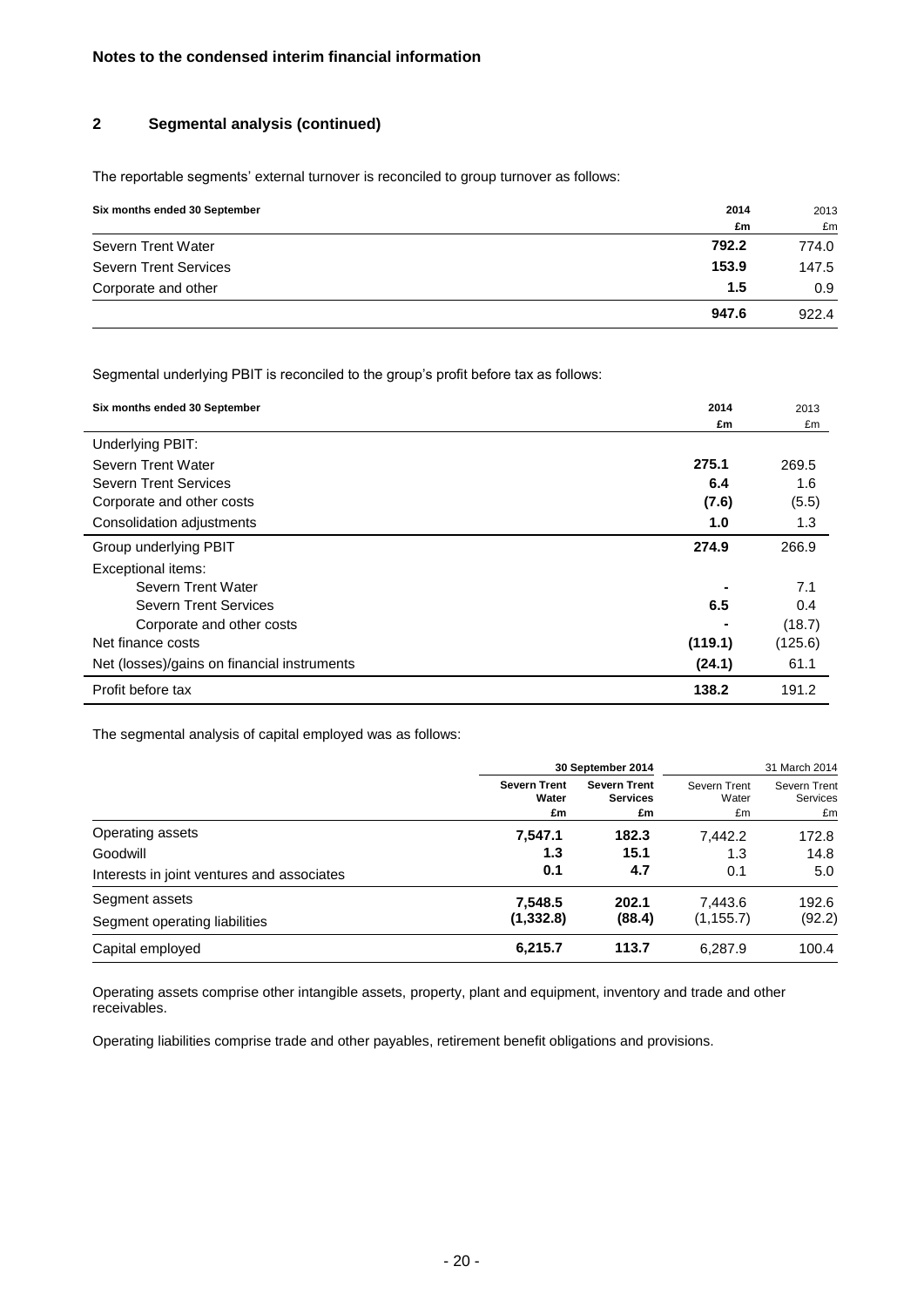### **3 Exceptional items before tax**

The group classifies items of income or expenditure as exceptional if individually or, if of a similar type, in aggregate they should, in the opinion of the directors, be disclosed by virtue of their size or nature if the financial statements are to give a true and fair view. In this context materiality is assessed at the segment level.

| Six months ended 30 September                    | 2014  | 2013  |
|--------------------------------------------------|-------|-------|
|                                                  | £m    | £m    |
| <b>Severn Trent Water</b>                        |       |       |
| Profit on disposal of fixed assets               |       | (7.1) |
| <b>Severn Trent Services</b>                     |       |       |
| Restructuring costs                              |       | 0.8   |
| Release of provision for bad debts               | (6.5) |       |
| Release of provision for commercial dispute      |       | (1.2) |
|                                                  | (6.5) | (0.4) |
| <b>Corporate and Other</b>                       |       |       |
| Professional fees relating to LongRiver proposal |       | 18.7  |
| Total exceptional operating items before tax     | (6.5) | 11.2  |

### **4 Net (losses)/gains on financial instruments**

| Six months ended 30 September                                                 | 2014   | 2013   |
|-------------------------------------------------------------------------------|--------|--------|
|                                                                               | £m     | £m     |
| Loss on cross currency swaps used as hedging instruments in fair value hedges | (3.4)  | (15.1) |
| Gain arising on adjustment for foreign currency debt in fair value hedges     | 1.5    | 13.5   |
| Exchange gain on other loans                                                  | 35.0   | 12.2   |
| Loss on cash flow hedges transferred from equity                              | (6.0)  | (1.8)  |
| Ineffectiveness of cashflow hedges                                            | 2.6    |        |
| (Loss)/gain arising on swaps where hedge accounting is not applied            | (53.8) | 52.3   |
|                                                                               | (24.1) | 61.1   |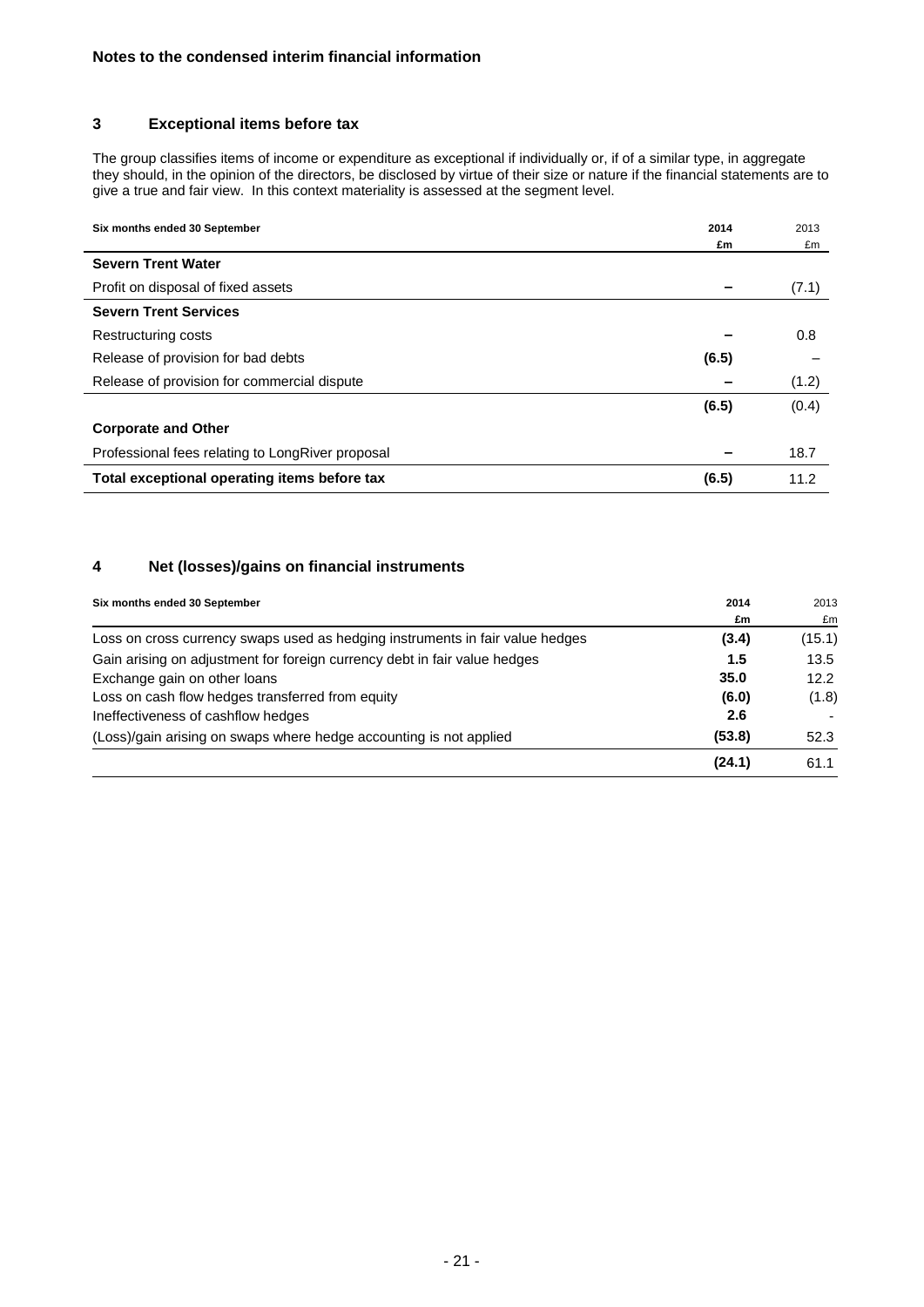#### **5 Tax**

| Six months ended 30 September                                    | 2014 |                              |                    | 2013    |
|------------------------------------------------------------------|------|------------------------------|--------------------|---------|
|                                                                  |      | Before<br>exceptional<br>tax | Exceptional<br>tax | Total   |
|                                                                  | £m   | £m                           | £m                 | £m      |
| <b>Current tax</b>                                               |      |                              |                    |         |
| Current year                                                     | 29.6 | 31.2                         |                    | 31.2    |
| Prior years                                                      |      |                              | (44.0)             | (44.0)  |
| <b>Total current tax</b>                                         | 29.6 | 31.2                         | (44.0)             | (12.8)  |
| Deferred tax                                                     |      |                              |                    |         |
| Origination and reversal of temporary differences - current year | 0.3  | 15.1                         |                    | 15.1    |
| Origination and reversal of temporary differences - prior year   |      |                              | (41.1)             | (41.1)  |
| Exceptional credit arising from rate change                      |      |                              | (114.8)            | (114.8) |
| <b>Total deferred tax</b>                                        | 0.3  | 15.1                         | (155.9)            | (140.8) |
|                                                                  | 29.9 | 46.3                         | (199.9)            | (153.6) |

Income tax for the period is charged in the income statement at 21.4% (2013: charged at 24.2% before exceptional tax credits), representing the best estimate of the annual average effective income tax rate expected for the full year applied to the pre-tax income for the six month period.

The effective rate of current tax, excluding prior year charges and current tax on exceptional items and on financial instruments, calculated on profit before tax, exceptional items and net losses on financial instruments was 19.1% (2013: 21.4%).

In the prior period there was an exceptional current tax credit of £44.0 million which arose from the resolution of a long standing industry wide discussion with HMRC and an exceptional deferred tax credit of £155.9 million partly arising from the same matter as the current tax credit and partly from the planned reduction in the corporation tax rate to 20%.

Current tax credits of £0.6 million (2013: £0.9 million) and deferred tax credits of £7.0 million (2013: £8.2 million charge excluding amounts arising from rate change) have been taken to reserves in the period.

#### **6 Dividends**

Amounts recognised as distributions to equity holders in the period:

| Six months ended 30 September              |                    | 2014  |                    | 2013  |
|--------------------------------------------|--------------------|-------|--------------------|-------|
|                                            | Pence per<br>share | £m    | Pence per<br>share | £m    |
| Final dividend for the year ended 31 March | 48.24              | 115.5 | 45.51              | 108.6 |

The proposed interim dividend of 33.96p per share (2013: 32.16p per share) was approved by the board on 24 November 2014 and has not been included as a liability as at 30 September 2014.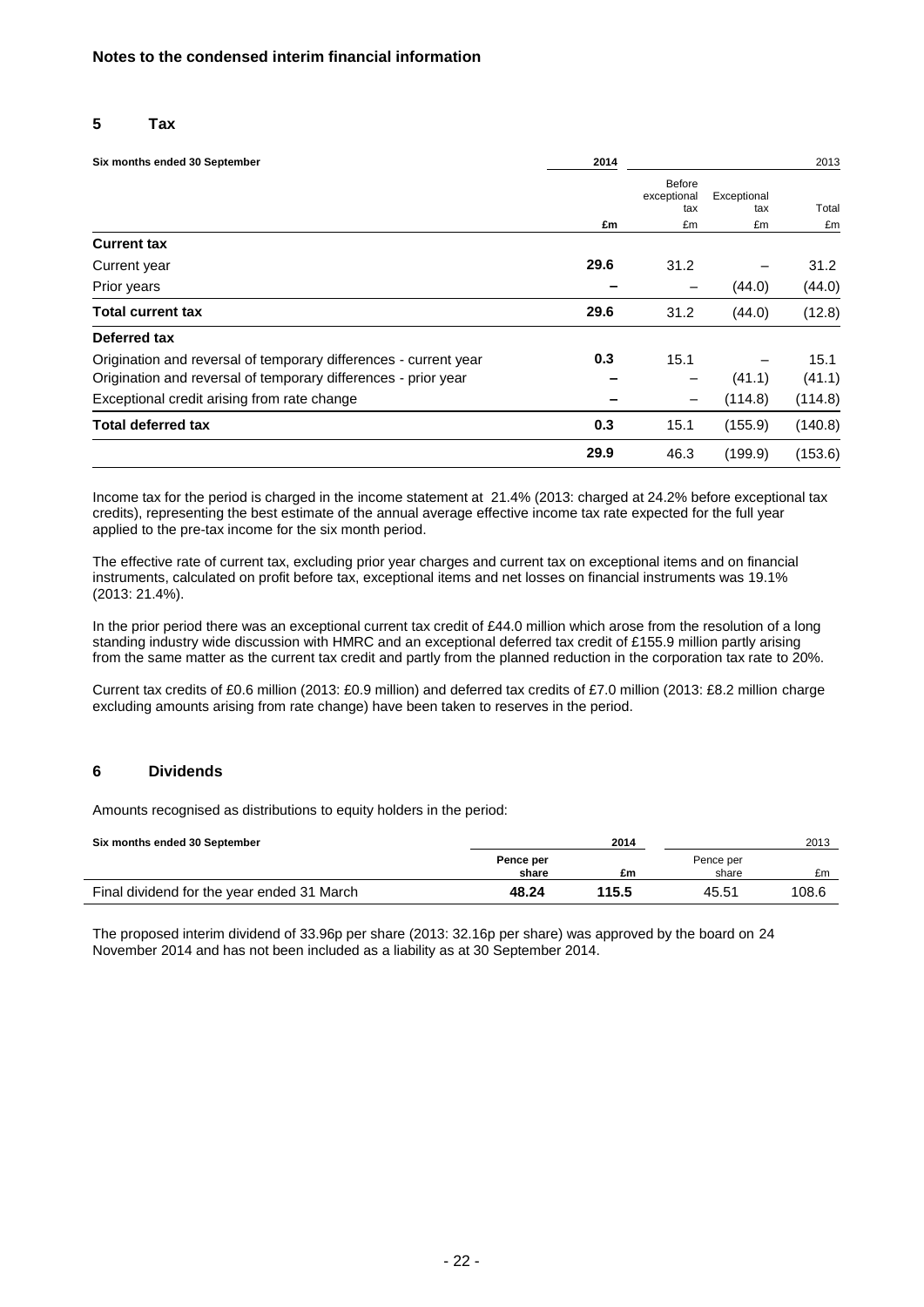### **7 Earnings per share**

#### **a) Basic and diluted earnings per share**

Basic earnings per share is calculated by dividing the earnings attributable to ordinary shareholders by the weighted average number of ordinary shares in issue during the period, excluding those held in the Severn Trent Employee Share Ownership Trust which are treated as cancelled.

For diluted earnings per share, the weighted average number of ordinary shares in issue is adjusted to assume conversion of all potentially dilutive ordinary shares. These represent share options granted to employees where the exercise price is less than the average market price of the company's shares during the period and LTIP awards to the extent that the vesting conditions have been satisfied at the balance sheet date. Potential ordinary shares which would reduce a loss per share are not considered to be dilutive and hence in these circumstances diluted loss per share is equal to basic loss per share.

The calculation of basic and diluted earnings per share is based on the following data:

#### **Earnings**

|                                                             | 2014  | 2013  |
|-------------------------------------------------------------|-------|-------|
|                                                             | £m    | £m    |
| Profit for the period attributable to owners of the company | 107.5 | 344.9 |
|                                                             |       |       |

#### **Number of shares**

| Six months ended 30 September                                                            | 2014  | 2013  |
|------------------------------------------------------------------------------------------|-------|-------|
|                                                                                          | m     | m     |
| Weighted average number of ordinary shares for the purpose of basic earnings per share   | 238.6 | 237.8 |
| Effect of dilutive potential ordinary shares:                                            |       |       |
| - share options and LTIPs                                                                | 0.9   | 0.9   |
| Weighted average number of ordinary shares for the purpose of diluted earnings per share | 239.5 | 238.7 |

#### **b) Adjusted earnings per share**

| Six months ended 30 September       | 2014  | 2013  |
|-------------------------------------|-------|-------|
|                                     | Pence | Pence |
| Adjusted basic earnings per share   | 52.6  | 46.7  |
| Adjusted diluted earnings per share | 52.4  | 46.5  |

Adjusted earnings per share figures exclude the effects of exceptional items, net (losses)/gains on financial instruments, current tax on exceptional items and on net (losses)/gains financial instruments and deferred tax in both 2014 and 2013. The directors consider that the adjusted figures provide a useful additional indicator of performance. The denominators used in the calculations of adjusted basic and diluted earnings per share are the same as those used in the unadjusted figures.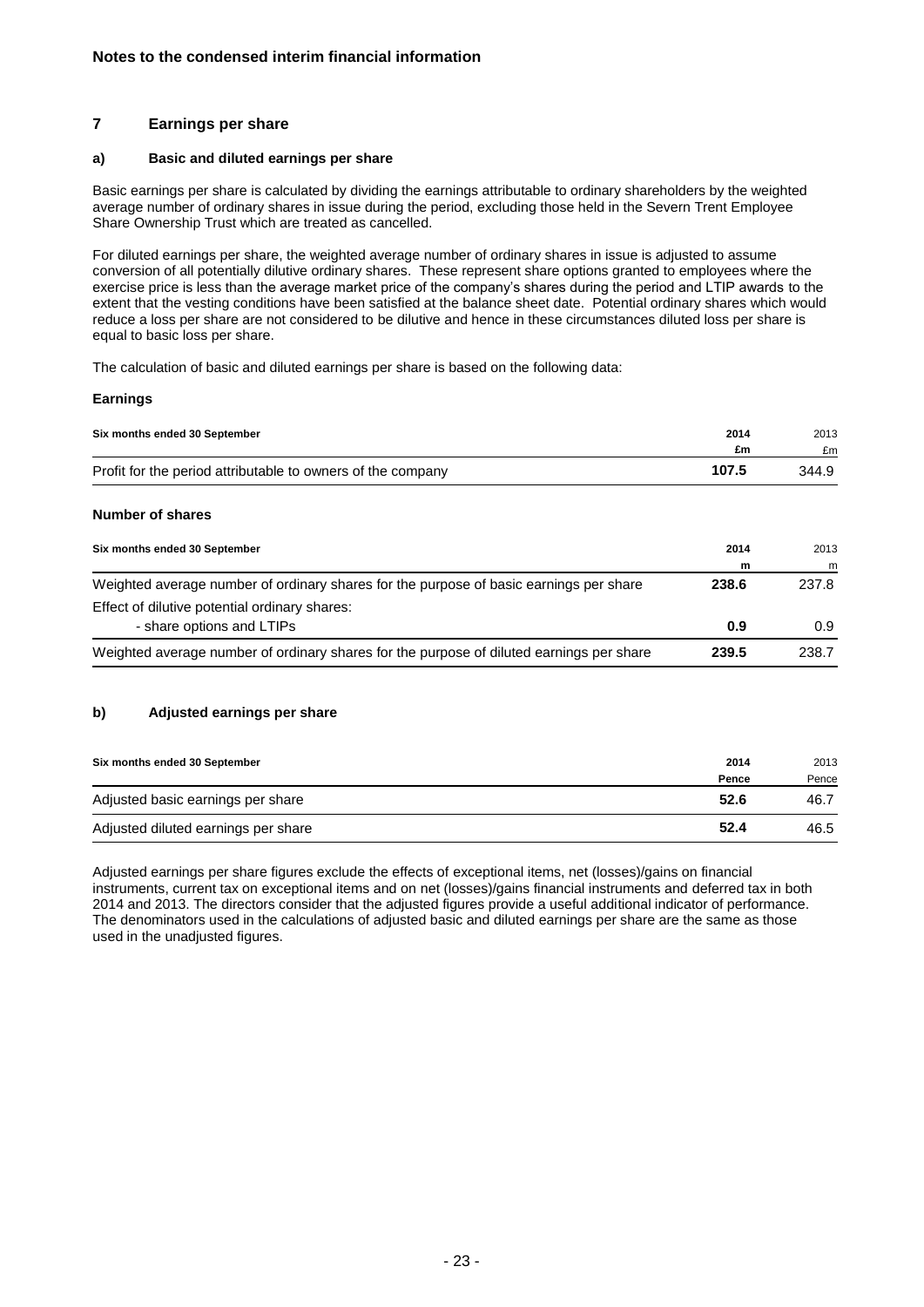# **7 Earnings per share (continued)**

The adjustments to earnings are as follows:

# **Adjustments to earnings**

| Six months ended 30 September                                             | 2014  | 2013    |  |
|---------------------------------------------------------------------------|-------|---------|--|
|                                                                           | £m    | £m      |  |
| Earnings for the purpose of basic and diluted earnings per share          | 107.5 | 344.9   |  |
| Adjustments for:                                                          |       |         |  |
| - exceptional items before tax                                            | (6.5) | 11.2    |  |
| - current tax on exceptional items                                        | 0.2   | 0.8     |  |
| - net losses/(gains) on financial instruments                             | 24.1  | (61.1)  |  |
| - current tax on net losses/gains on financial instruments                |       | 0.1     |  |
| - exceptional current tax credit                                          |       | (44.0)  |  |
| - deferred tax                                                            | 0.3   | (140.9) |  |
| Earnings for the purpose of adjusted basic and diluted earnings per share | 125.6 | 111.0   |  |

# **8 Borrowings**

|                                  | 30 September | 31 March |
|----------------------------------|--------------|----------|
|                                  | 2014         | 2014     |
|                                  | £m           | £m       |
| <b>Bank overdrafts</b>           | 0.6          |          |
| Bank loans                       | 595.8        | 594.9    |
| Other loans                      | 3,786.1      | 3,826.0  |
| Obligations under finance leases | 180.7        | 201.2    |
| <b>Borrowings</b>                | 4,563.2      | 4,622.1  |

|                                                                | 30 September<br>2014 | 31 March<br>2014 |
|----------------------------------------------------------------|----------------------|------------------|
|                                                                | £m                   | £m               |
| On demand or within one year - included in current liabilities | 250.0                | 206.1            |
| In the second year                                             | 717.1                | 660.3            |
| In the third to fifth years                                    | 558.3                | 732.1            |
| After five years                                               | 3,037.8              | 3,023.6          |
| Included in non-current liabilities                            | 4,313.2              | 4,416.0          |
|                                                                | 4,563.2              | 4.622.1          |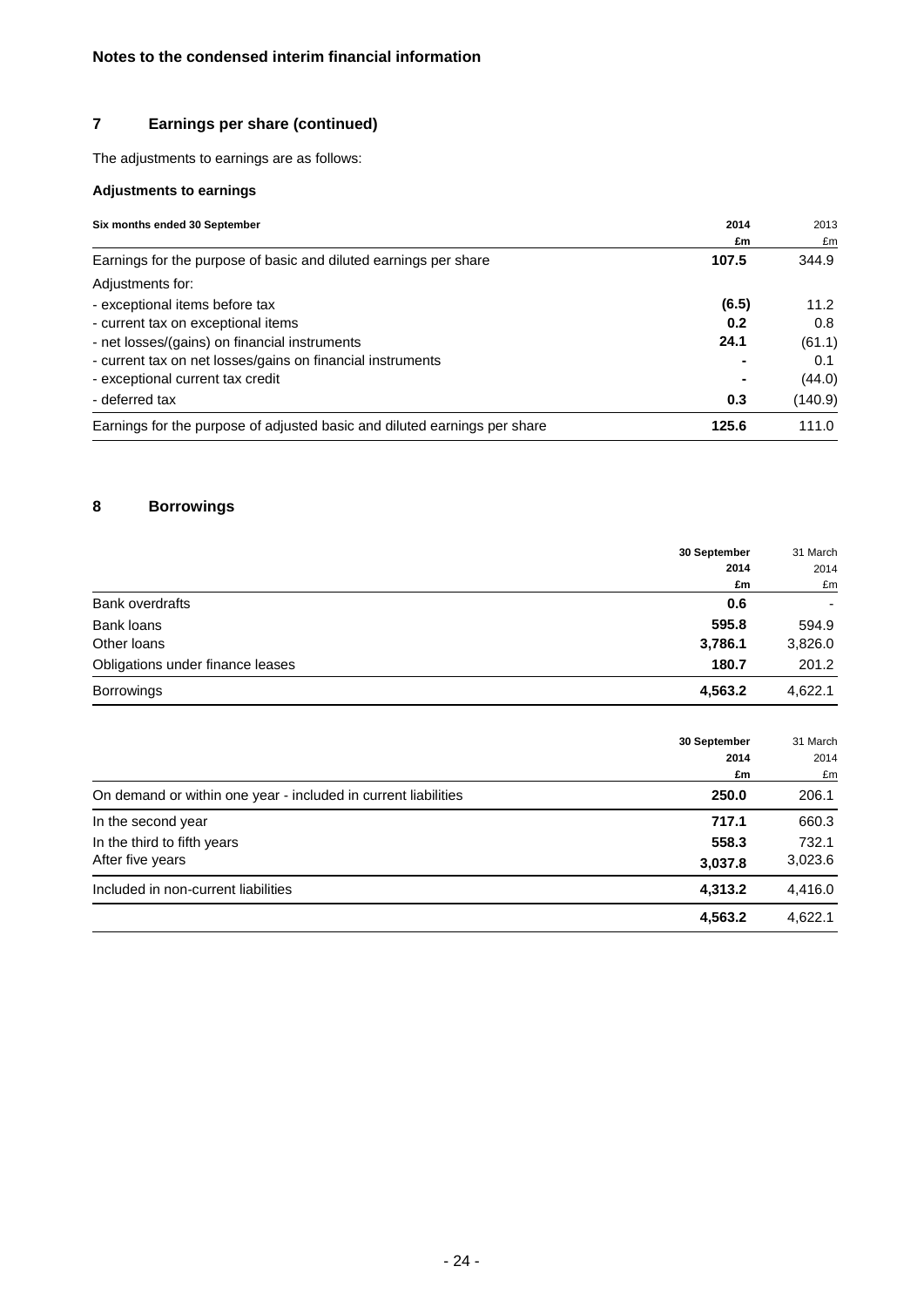### **9 Fair value of financial instruments**

#### **a) Fair value measurements**

The valuation techniques that the group applies in determining the fair values of its financial instruments are described below. All techniques are classified as Level 2 under the hierarchy defined by IFRS 13. There have been no changes in the levels of classification during the period.

The following table describes the valuation technique that the group applies for each class of financial instrument which is measured at fair value on a recurring basis:

|                                       | Fair value as at |              |                                                                                                                                                                                                                  |
|---------------------------------------|------------------|--------------|------------------------------------------------------------------------------------------------------------------------------------------------------------------------------------------------------------------|
|                                       | 30 September     | 31 March     |                                                                                                                                                                                                                  |
|                                       | 2014             | 2014         | Valuation techniques and key inputs                                                                                                                                                                              |
|                                       | £m               | £m           |                                                                                                                                                                                                                  |
| <b>Cross currency swaps</b>           |                  |              | Discounted cash flow                                                                                                                                                                                             |
| Assets                                | 50.6             | 73.1         | Future cash flows are estimated based on forward                                                                                                                                                                 |
| Liabilities                           | (24.3)           | (21.7)       | interest rates from observable yield curves at<br>the period end and contract interest rates discounted at<br>a<br>rate that reflects the credit risk of counterparties. The                                     |
|                                       |                  |              | currency cash flows are translated at the spot rate.                                                                                                                                                             |
| Interest rate swaps                   |                  |              | Discounted cash flow                                                                                                                                                                                             |
| Assets                                | 8.2              | 12.1         | Future cash flows are estimated based on forward                                                                                                                                                                 |
| Liabilities                           | (232.7)          | (206.1)      | interest rates from observable yield curves at                                                                                                                                                                   |
|                                       |                  |              | the period end and contract interest rates discounted at<br>a rate that reflects the credit risk of counterparties.                                                                                              |
| <b>Energy swaps</b>                   |                  |              | Discounted cash flow                                                                                                                                                                                             |
| Liabilities                           | (1.5)            | (2.9)        | Future cash flows are estimated based on forward<br>electricity prices from observable indices at<br>the period end and contract prices discounted at<br>a rate that reflects the credit risk of counterparties. |
| Foreign currency forward<br>contracts |                  |              | Discounted cash flow                                                                                                                                                                                             |
| Assets<br>Liabilities                 | 0.2<br>(0.6)     | 0.1<br>(0.3) | Future cash flows are estimated based on observable<br>forward exchange rates at the period end<br>and contract forward rates discounted at a rate<br>that reflects the credit risk of counterparties.           |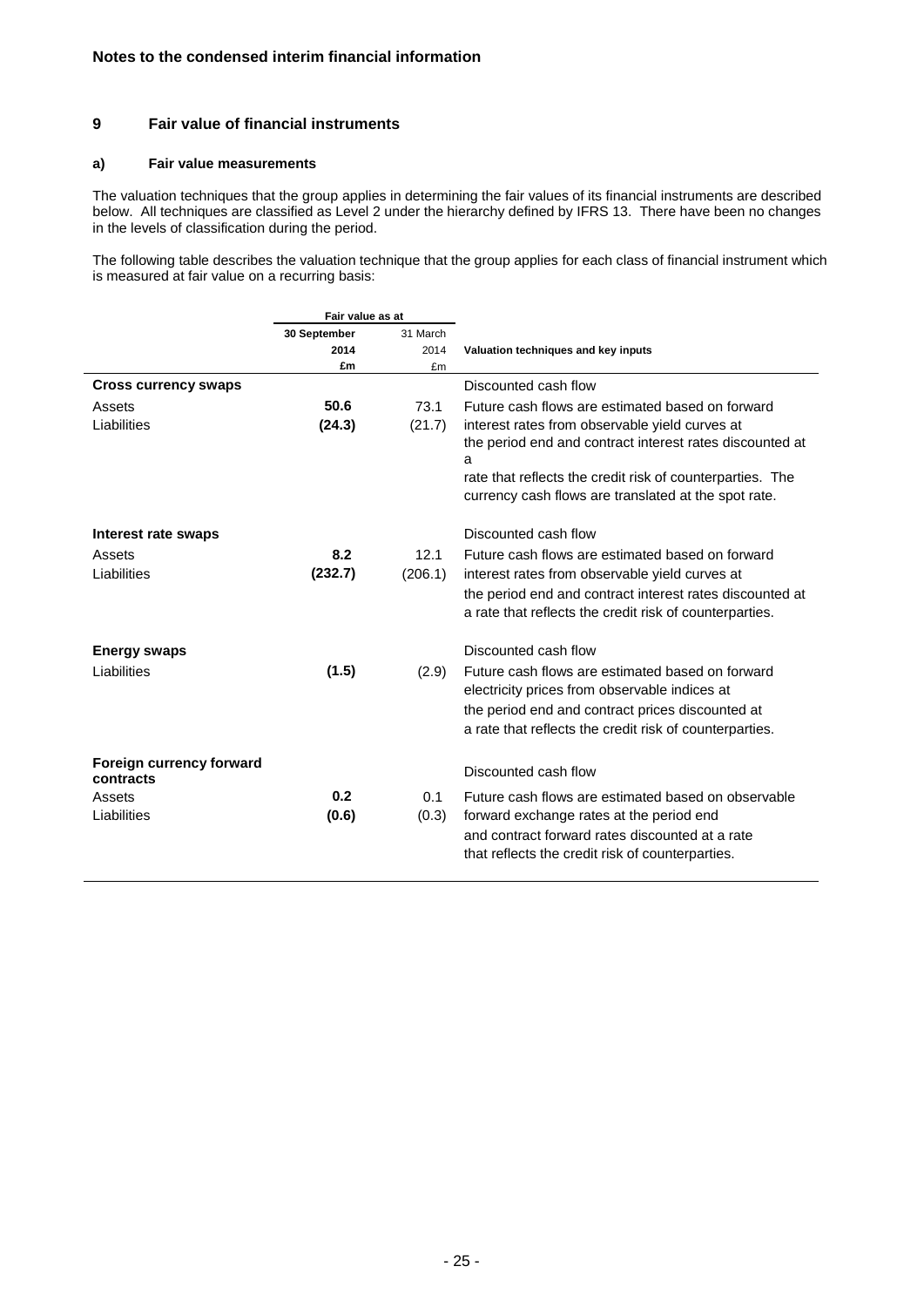### **9 Fair value of financial instruments (continued)**

#### **b) Comparison of fair value of financial instruments with their carrying amounts**

The directors consider that the carrying amounts of cash and short term deposits, bank overdrafts, trade receivables and trade payables are not materially different from their fair values. Derivative financial instruments are carried at fair value. The carrying values and estimated fair values of other non-derivative financial instruments are set out below. This analysis does not take into account the impact of interest rate swaps. At 30 September 2014 the group held interest rate swaps that converted floating rate interest to fixed on a net principal amount of £591.4 million (31 March 2014: £591.4 million).

|                           | 30 September            |                     | 31 March                |                     |
|---------------------------|-------------------------|---------------------|-------------------------|---------------------|
|                           |                         | 2014                |                         | 2014                |
|                           | Carrying<br>value<br>£m | Fair<br>value<br>£m | Carrying<br>value<br>£m | Fair<br>value<br>£m |
| <b>Floating rate debt</b> |                         |                     |                         |                     |
| Bank loans                | 300.0                   | 294.3               | 300.0                   | 293.0               |
| Currency bonds            | 192.8                   | 196.3               | 215.6                   | 217.4               |
|                           | 492.8                   | 490.6               | 515.6                   | 510.4               |
| <b>Fixed rate debt</b>    |                         |                     |                         |                     |
| Bank loans                | 189.1                   | 201.1               | 189.7                   | 201.1               |
| Sterling bonds            | 1,903.9                 | 2,170.6             | 1,902.9                 | 2,108.1             |
| Currency bonds            | 540.6                   | 582.5               | 571.5                   | 627.3               |
| Other Ioans               | 1.5                     | 1.5                 | 1.7                     | 1.7                 |
| Finance leases            | 180.7                   | 175.3               | 201.2                   | 197.7               |
|                           | 2,815.8                 | 3,131.0             | 2,867.0                 | 3,135.9             |
| Index-linked debt         |                         |                     |                         |                     |
| Bank loans                | 106.7                   | 118.1               | 105.2                   | 114.7               |
| Sterling bonds            | 1,147.3                 | 1,337.6             | 1,134.3                 | 1,213.3             |
|                           | 1,254.0                 | 1,455.7             | 1,239.5                 | 1,328.0             |
| Total                     | 4,562.6                 | 5,077.3             | 4,622.1                 | 4,974.3             |

### **10 Retirement benefit schemes**

The group operates two defined benefit schemes being the Severn Trent Pension Scheme and the Severn Trent Mirror Image Scheme. The group also has an unfunded obligation to provide benefits to certain former employees whose earnings were in excess of the pensions cap that operated when the benefits were accrued.

The retirement benefit obligation as at 30 September 2014 has been calculated on a year to date basis, using the actuarial valuation update as at 31 March 2014. There have not been any significant fluctuations or one time events since that date that would require adjustment to the actuarial assumptions made at 31 March 2014. However, the market based assumptions have been updated for conditions prevailing at the balance sheet date as follows:

|               | 30 September |      |
|---------------|--------------|------|
|               | 2014         | 2014 |
| Discount rate | 4.0%         | 4.4% |
| <b>RPI</b>    | 3.1%         | 3.3% |

The defined benefit assets have been updated to reflect their market value as at 30 September 2014. Actuarial gains and losses on the scheme assets and defined benefit obligations have been reported in the statement of comprehensive income.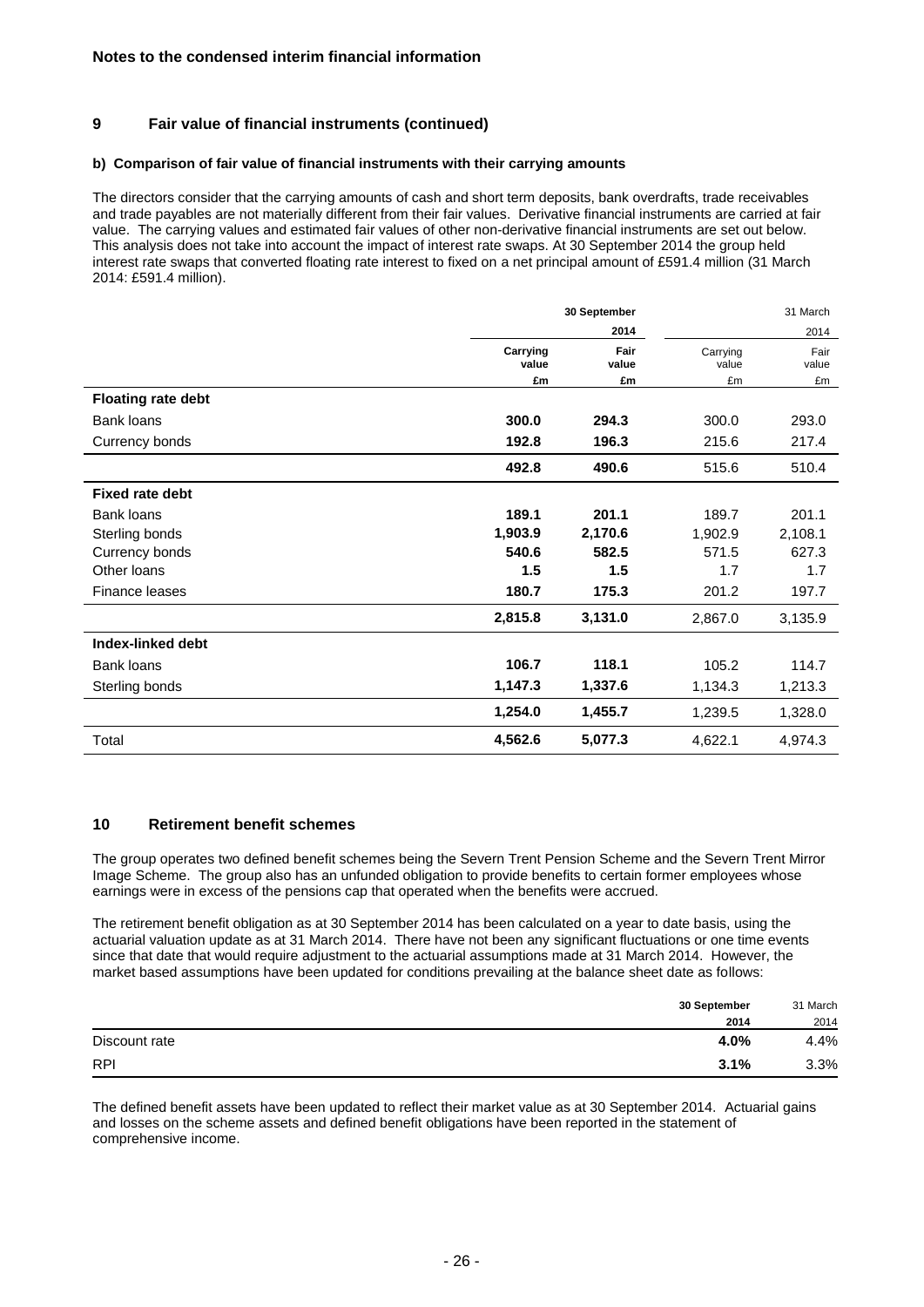### **10 Retirement benefit schemes (continued)**

Service cost, and the cost of administrating the scheme, are recognised in operating costs and interest cost is recognised in net finance costs. Amounts recognised in the income statement in respect of these defined benefit schemes are as follows:

| Six months ended 30 September                | 2014   | 2013   |
|----------------------------------------------|--------|--------|
|                                              | £m     | £m     |
| Current service cost                         | (11.7) | (11.3) |
| Administration cost                          | (2.0)  | (1.6)  |
| Net interest cost                            | (7.6)  | (8.3)  |
| Total amount charged to the income statement | (21.3) | (21.2) |

The amount included in the balance sheet arising from the group's obligations under defined benefit schemes was as follows:

| 31 March   |
|------------|
| 2014       |
| £m         |
| 1.823.6    |
| (2, 162.5) |
| (9.4)      |
| (348.3)    |
|            |

Movements in the liability recognised in the balance sheet were as follows:

|                                                                               | 2014    | 2013    |
|-------------------------------------------------------------------------------|---------|---------|
|                                                                               | £m      | £m      |
| At 1 April                                                                    | (348.3) | (383.7) |
| Current service cost                                                          | (11.7)  | (11.3)  |
| Administration cost                                                           | (2.0)   | (1.6)   |
| Net interest cost                                                             | (7.6)   | (8.3)   |
| Contributions from the sponsoring companies                                   | 12.3    | 13.2    |
| Net actuarial (loss)/gain recognised in the statement of comprehensive income | (31.4)  | 21.5    |
| At 30 September                                                               | (388.7) | (370.2) |

#### **11 Share capital**

At 30 September 2014 the issued and fully paid share capital was 239.6 million shares of 97 $^{17}/_{19}$ p amounting to £234.6 million (31 March 2014: 238.9 million shares of  $97^{17}/_{19}$ p amounting to £233.9 million).

During the period the company issued 657,416 shares (2013: 554,070 shares) as a result of the exercise of employee share options.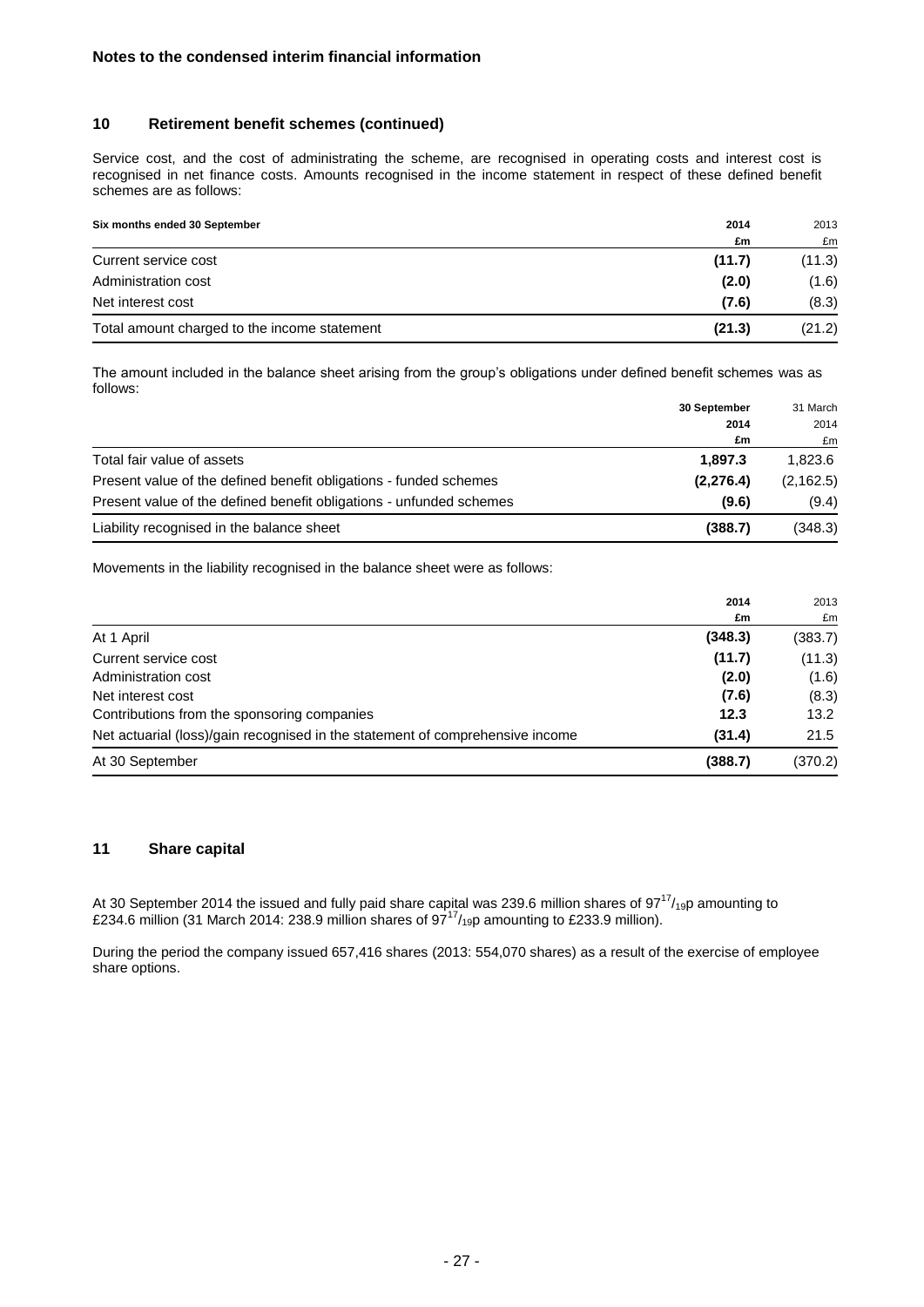### **12 Cash flow**

### **a) Reconciliation of operating profit to operating cash flows**

| Six months ended 30 September                         | 2014   | 2013   |  |
|-------------------------------------------------------|--------|--------|--|
|                                                       | £m     | £m     |  |
| Profit before interest and tax                        | 281.4  | 255.7  |  |
| Depreciation of property, plant and equipment         | 143.2  | 136.1  |  |
| Amortisation of intangible assets                     | 12.9   | 15.6   |  |
| Pension service cost                                  | 11.7   | 11.3   |  |
| Defined benefit pension scheme administration costs   | 2.0    | 1.6    |  |
| Pension contributions                                 | (12.3) | (13.2) |  |
| Share based payments charge                           | 4.0    | 2.8    |  |
| Profit on sale of property, plant and equipment       |        | (6.8)  |  |
| Deferred income movement                              | (5.0)  | (4.8)  |  |
| Provisions for liabilities and charges                | 3.6    | 4.0    |  |
| Utilisation of provisions for liabilities and charges | (6.6)  | (5.1)  |  |
| Increase in inventory                                 | (2.2)  | (0.1)  |  |
| Increase in receivables                               | (37.9) | (48.3) |  |
| Increase in payables                                  | 91.5   | 83.2   |  |
| Cash generated from operations                        | 486.3  | 432.0  |  |
| Tax paid                                              | (15.3) | (1.1)  |  |
| Net cash generated from operating activities          | 471.0  | 430.9  |  |

#### **b) Non-cash transactions**

No additions to property, plant and equipment during the six months to September 2014 were financed by new finance leases (2013: nil).

### **c) Exceptional cash flows**

The following cash flows arose from items classified as exceptional in the income statement:

| Six months ended 30 September                    | 2014 | 2013   |
|--------------------------------------------------|------|--------|
|                                                  | £m   | £m     |
| Restructuring costs                              |      | (1.7)  |
| Professional fees relating to LongRiver proposal | ۰    | (18.6) |
| Proceeds on disposal of fixed assets             |      | 8.1    |
| Settlement of commercial disputes                |      | (2.0)  |
|                                                  | ۰    | (14.2) |

#### **d) Reconciliation of movements in net debt**

|                                   | As at<br>1 April<br>2014<br>£m | Cash<br>flow | Fair value<br>adjustments | RPI uplift<br>on index<br>linked debt | Foreign<br>exchange          | Other<br>non-cash<br>movements | As at 30<br>September<br>2014 |
|-----------------------------------|--------------------------------|--------------|---------------------------|---------------------------------------|------------------------------|--------------------------------|-------------------------------|
|                                   |                                | £m           | £m                        | £m                                    | £m                           | £m                             | £m                            |
| Cash and cash equivalents         | 123.2                          | 30.4         |                           | -                                     | 0.5                          | ٠                              | 154.1                         |
| <b>Bank overdrafts</b>            |                                | (0.6)        | ٠                         | ٠                                     |                              | ٠                              | (0.6)                         |
| Net cash and cash equivalents     | 123.2                          | 29.8         | $\blacksquare$            | $\overline{\phantom{a}}$              | 0.5                          | $\overline{\phantom{a}}$       | 153.5                         |
| Bank loans                        | (594.9)                        | 0.5          | $\overline{a}$            | (1.4)                                 |                              | ٠                              | (595.8)                       |
| Other loans                       | (3,826.0)                      | 17.6         | 1.5                       | (13.1)                                | 35.1                         | (1.2)                          | (3,786.1)                     |
| Finance leases                    | (201.2)                        | 20.5         | -                         | ٠                                     |                              | $\overline{\phantom{a}}$       | (180.7)                       |
| Cross currency swaps hedging debt | 51.4                           | (2.6)        | (37.3)                    | ٠                                     | $\qquad \qquad \blacksquare$ | 14.8                           | 26.3                          |
| Net debt                          | (4, 447.5)                     | 65.8         | (35.8)                    | (14.5)                                | 35.6                         | 13.6                           | (4,382.8)                     |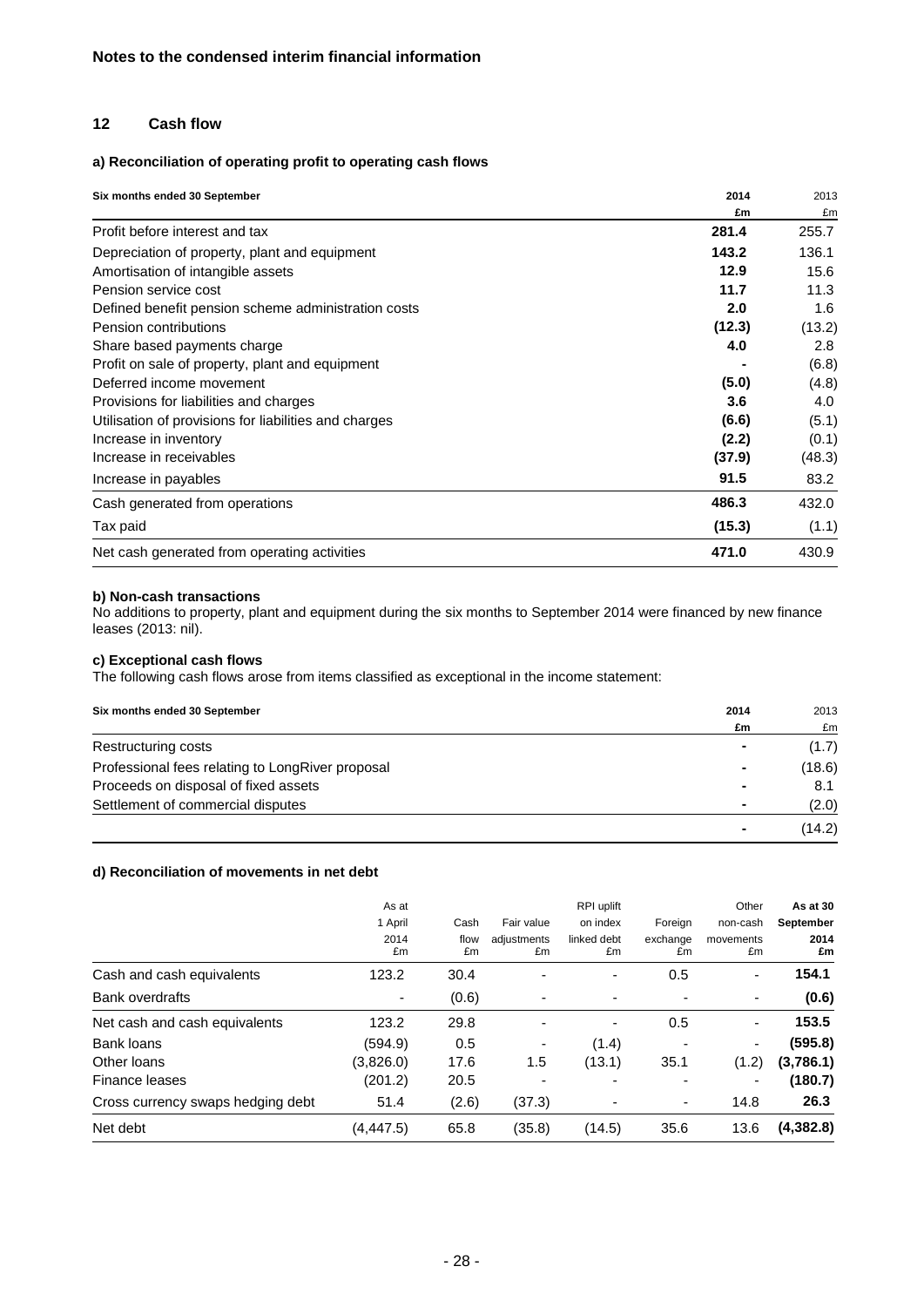#### **13 Post balance sheet events**

The group has announced that it is in consultation with its employees in relation to proposals to create a new organisation structure to respond to the challenges of AMP 6. These proposals would result in around 500 fewer management and support roles in the company. The consultation process is expected to be completed in December. The costs of implementing these changes will be determined when consultation is complete and it is expected that they will be recorded as an exceptional item in the second half of the current financial year.

#### **14 Contingent liabilities**

Details of the group's contingent liabilities were disclosed in the financial statements for the year ended 31 March 2014 which were approved on 28 May 2014. There have been no significant developments relating to the contingent liabilities disclosed in those financial statements.

#### **15 Related party transactions**

There have been no related party transactions that materially affected the financial position or performance of the group during the period.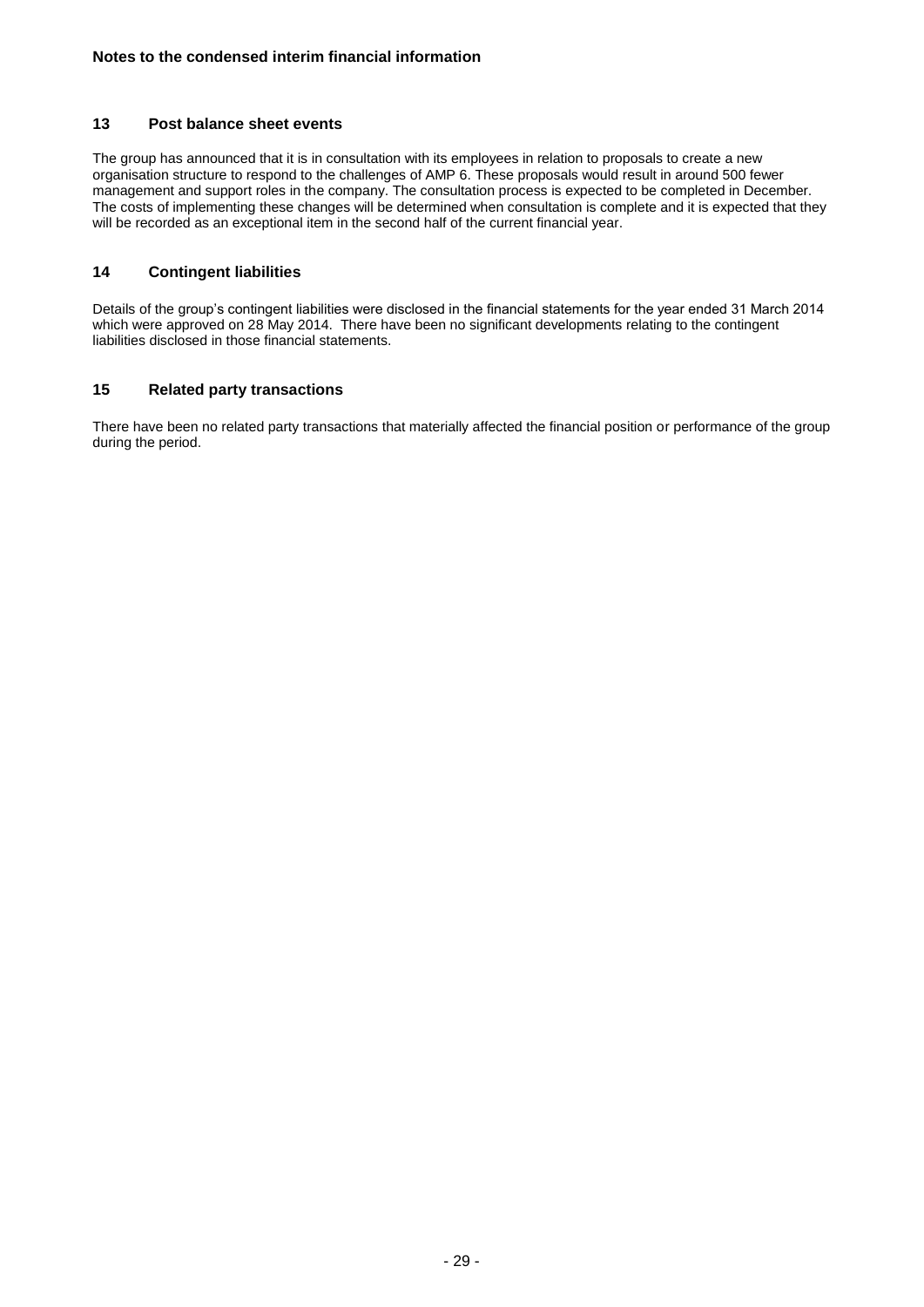#### **Responsibility statement**

We confirm to the best of our knowledge:

- (a) the condensed set of financial statements has been prepared in accordance with IAS 34 "Interim Financial Reporting"; and
- (b) the interim management report includes a fair review of the information required by Disclosure and Transparency Rules 4.2.7R and 4.2.8R of the United Kingdom Financial Conduct Authority.

Signed on behalf of the Board who approved the half yearly financial report on 24 November 2014.

Andrew Duff Michael McKeon Chairman Finance Director

Further copies of this half yearly financial report may be obtained from the Company Secretary, Severn Trent Plc, Severn Trent Centre, PO Box 5309, Coventry, CV3 9FH.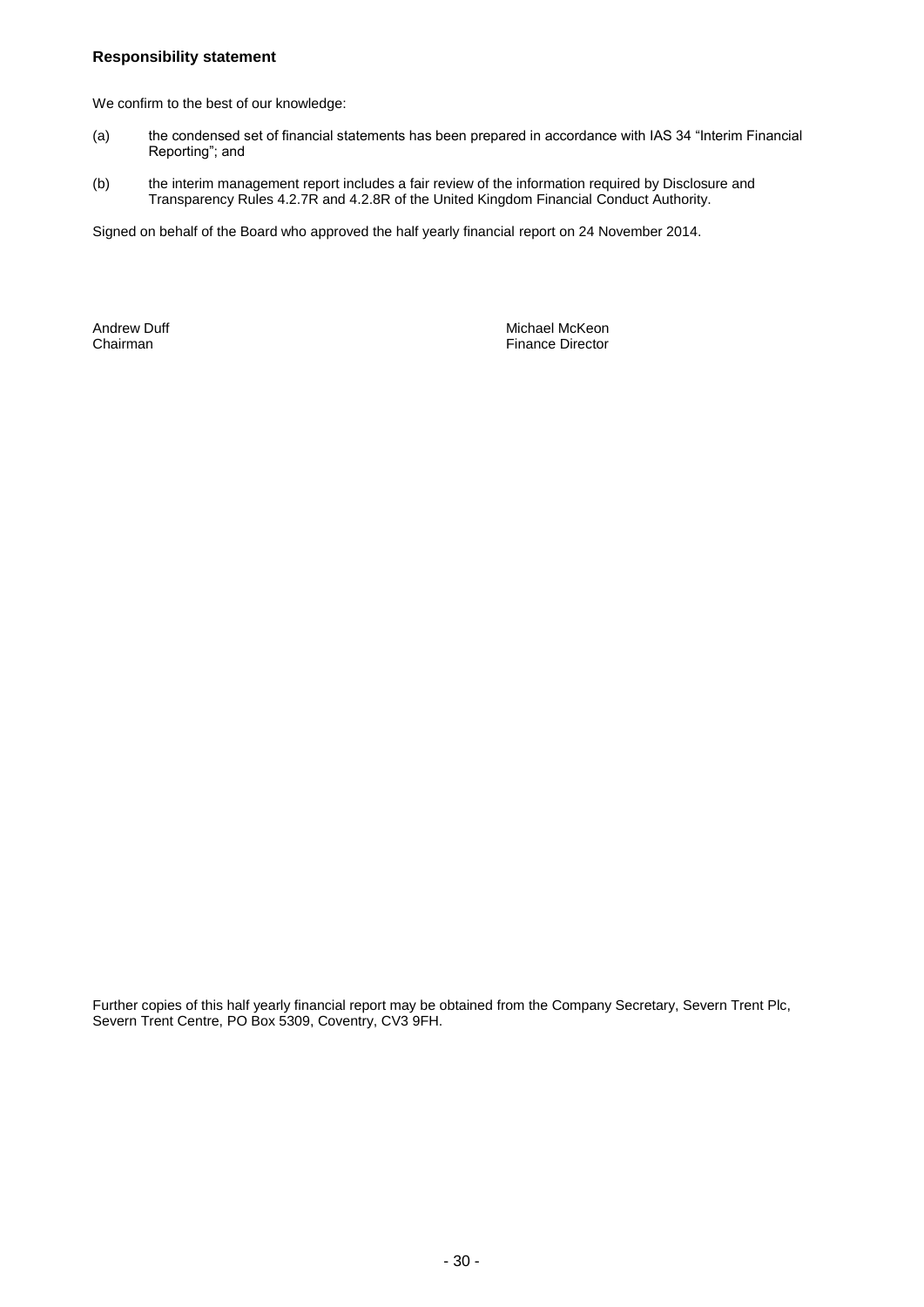### **INDEPENDENT REVIEW REPORT TO SEVERN TRENT PLC**

We have been engaged by the company to review the condensed set of financial statements in the half-yearly financial report for the six months ended 30 September 2014 which comprises the condensed consolidated income statement, the condensed consolidated statement of comprehensive income, the condensed consolidated statement of changes in equity, the condensed consolidated balance sheet, the condensed consolidated cash flow statement and related notes 1 to 15. We have read the other information contained in the half-yearly financial report and considered whether it contains any apparent misstatements or material inconsistencies with the information in the condensed set of financial statements.

This report is made solely to the company in accordance with International Standard on Review Engagements (UK and Ireland) 2410 "Review of Interim Financial Information Performed by the Independent Auditor of the Entity" issued by the Auditing Practices Board. Our work has been undertaken so that we might state to the company those matters we are required to state to them in an independent review report and for no other purpose. To the fullest extent permitted by law, we do not accept or assume responsibility to anyone other than the company, for our review work, for this report, or for the conclusions we have formed.

#### **Directors' responsibilities**

The half-yearly financial report is the responsibility of, and has been approved by, the directors. The directors are responsible for preparing the half-yearly financial report in accordance with the Disclosure and Transparency Rules of the United Kingdom's Financial Conduct Authority.

As disclosed in note 1, the annual financial statements of the group are prepared in accordance with IFRSs as adopted by the European Union. The condensed set of financial statements included in this half-yearly financial report has been prepared in accordance with International Accounting Standard 34, "Interim Financial Reporting," as adopted by the European Union.

#### **Our responsibility**

Our responsibility is to express to the company a conclusion on the condensed set of financial statements in the halfyearly financial report based on our review.

#### **Scope of Review**

We conducted our review in accordance with International Standard on Review Engagements (UK and Ireland) 2410, "Review of Interim Financial Information Performed by the Independent Auditor of the Entity" issued by the Auditing Practices Board for use in the United Kingdom. A review of interim financial information consists of making inquiries, primarily of persons responsible for financial and accounting matters, and applying analytical and other review procedures. A review is substantially less in scope than an audit conducted in accordance with International Standards on Auditing (UK and Ireland) and consequently does not enable us to obtain assurance that we would become aware of all significant matters that might be identified in an audit. Accordingly, we do not express an audit opinion.

#### **Conclusion**

Based on our review, nothing has come to our attention that causes us to believe that the condensed set of financial statements in the half-yearly financial report for the six months ended 30 September 2014 is not prepared, in all material respects, in accordance with International Accounting Standard 34 as adopted by the European Union and the Disclosure and Transparency Rules of the United Kingdom's Financial Conduct Authority.

**Deloitte LLP** Chartered Accountants and Statutory Auditor London, UK 24 November 2014